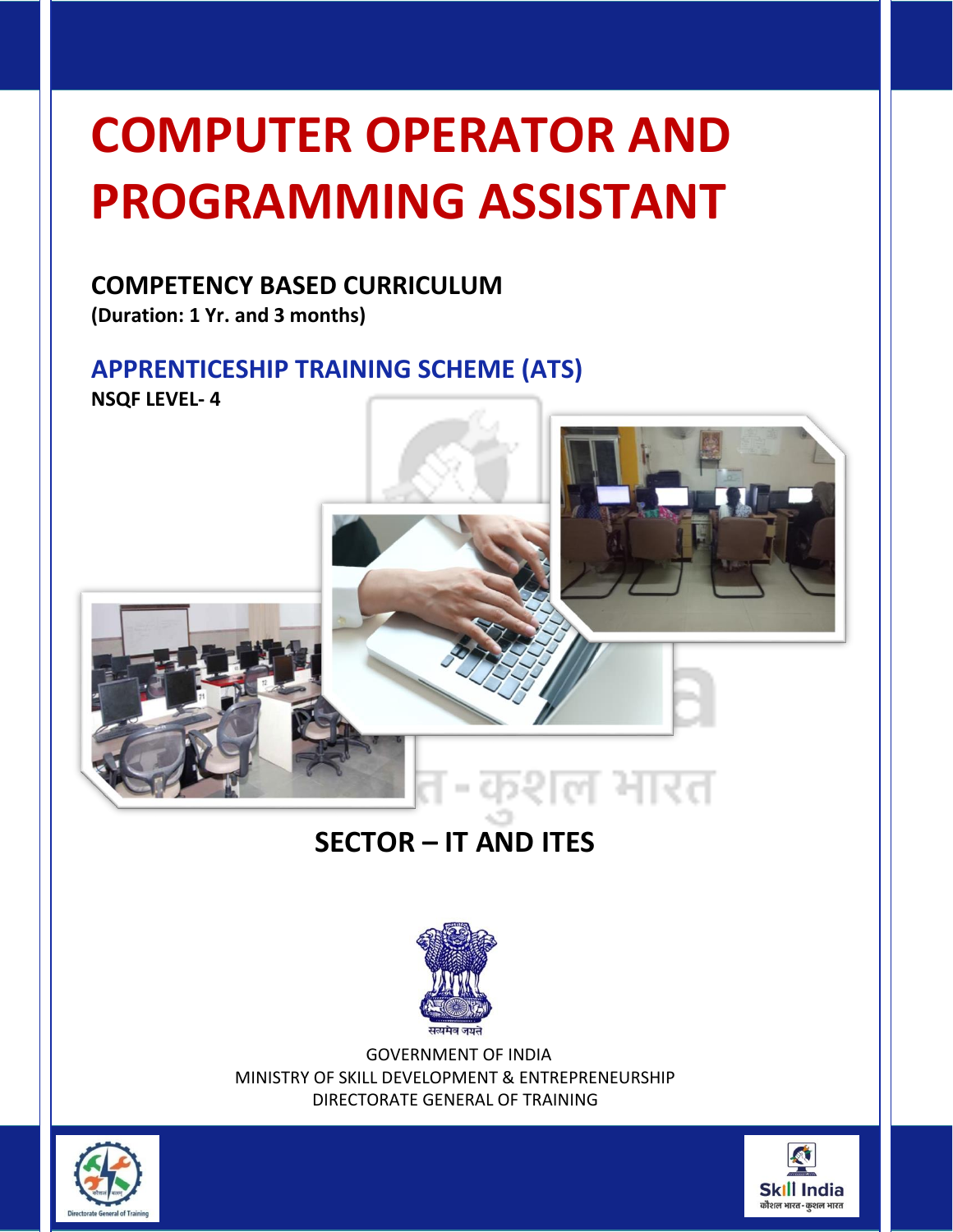# **COMPUTER OPERATOR AND PROGRAMMING ASSISTANT**

**(Revised in 2018)**

**APPRENTICESHIP TRAINING SCHEME (ATS)**

**NSQF LEVEL -4** कौशल भारत-कुशल भारत

Developed By

Ministry of Skill Development and Entrepreneurship Directorate General of Training **CENTRAL STAFF TRAINING AND RESEARCH INSTITUTE** EN-81, Sector-V, Salt Lake City, Kolkata – 700 091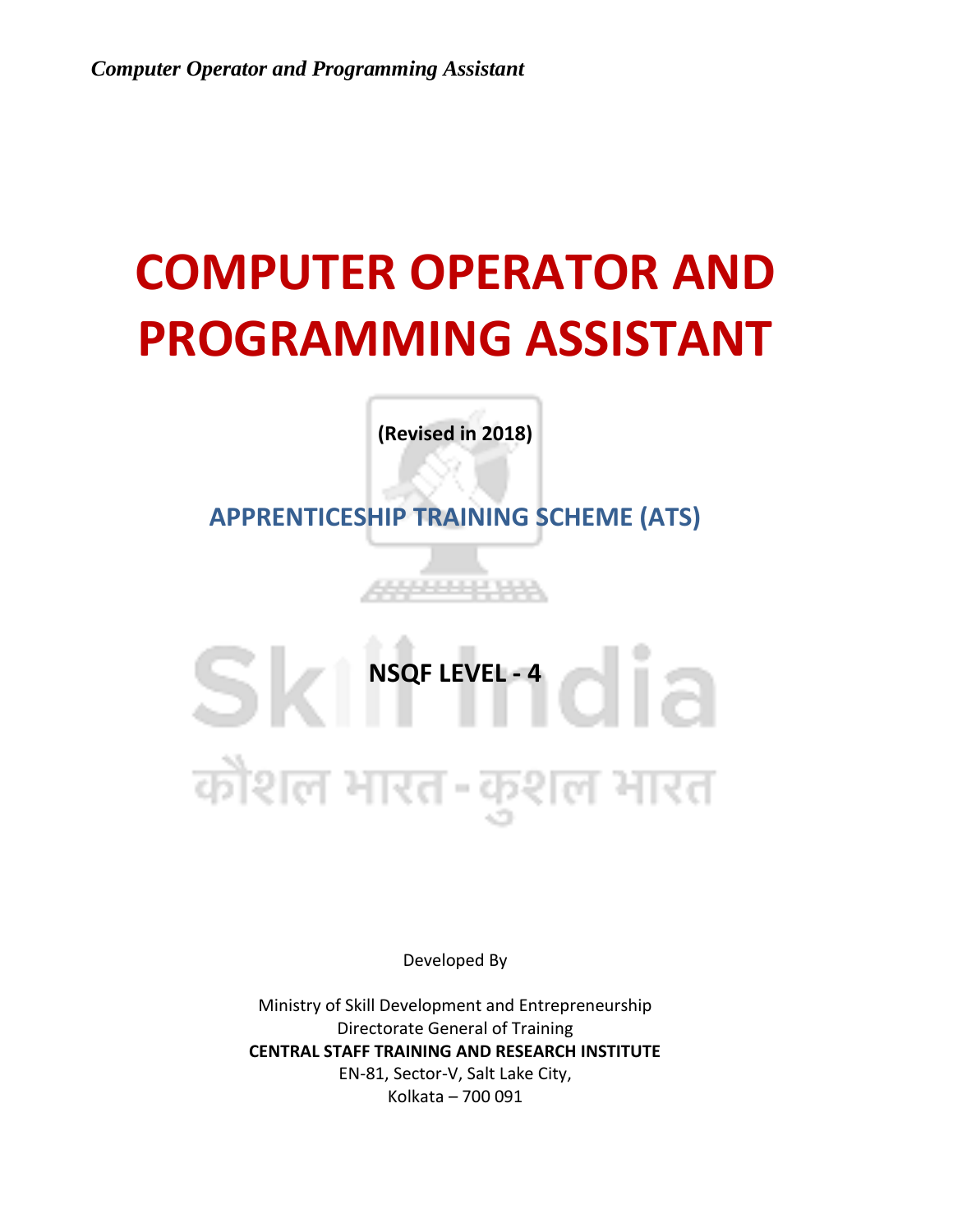The DGT sincerely expresses appreciation for the contribution of the Industry, State Directorate, Trade Experts and all others who contributed in revising the curriculum. Special acknowledgement to the following industries/organizations who have contributed valuable inputs in revising the curricula through their expert members:

- 1. Sami InfoTech, Nerul,Navi Mumbai
- 2. ChristioniSharpline Tech Pvt. Ltd, Navi Mumbai.
- 3. Abvolt India Pvt Ltd, vikroli Mumbai
- 4. Global Technogies, vashi, Navi Mumbai
- 5. Festo India Pvt. Ltd, Santcruz Mumbai
- 6. Maruti Suzuki India Limited, Haryana

Special acknowledgement is extended by DGT to the following expert members who had contributed immensely in this curriculum.

#### **Co-ordinator for the course:** Sh. Nirmalya Nath, ADT- CSTARI Kolkata.

| SI. | <b>Name &amp; Designation</b> | Organization                        | <b>Expert Group</b> |
|-----|-------------------------------|-------------------------------------|---------------------|
| No. | Sh./Mr./Ms.                   |                                     | <b>Designation</b>  |
| 1.  | L. K. Mukherjee, DDT          | <b>CSTARI Kolkata</b>               | Expert              |
| 2.  | B. Das, ADT                   | <b>CSTARI Kolkata</b>               | Expert              |
| 3.  | Budhaditya Biswas, TO         | <b>RDAT Kolkata</b>                 | Expert              |
| 4.  | Afreen Sayed, Director        | Sami InfoTech, Navimumbai           | Expert              |
| 5.  | Chandrashekhar V. Varorkar    | Christioni Sharpline Tech Pvt. Ltd, | Expert              |
|     |                               | Navi Mumbai                         |                     |
| 6.  | Ashish Kulkarni               | Festo India Pvt. Ltd, Santcruz      | Expert              |
|     |                               | Mumbai                              |                     |
| 7.  | V.A. Kowshik                  | Festo India Pvt. Ltd, Santcruz      | Expert              |
|     |                               | Mumbai                              |                     |
| 8.  | K.K.Sing                      | Global Technogies, vashi, Navi      | Expert              |
|     |                               | Mumbai                              |                     |
| 9.  | Ilesh Shah                    | Abvolt India Pvt Ltd, vikroli       | Expert              |
|     |                               | Mumbai                              |                     |
| 10. | K.V. Satyanarayena, TO        | <b>CSTARI Kolkata</b>               | Expert              |
| 11. | M.V. Pillai                   | AAA , BTRI Ulhasnagar Dist Thane    | Expert              |
| 12. | H. N. Bargal                  | <b>DVET Mumbai</b>                  | Expert              |
| 13. | Vishnu .D.Maske               | Inst Copa, ITI Mumbai               | Expert              |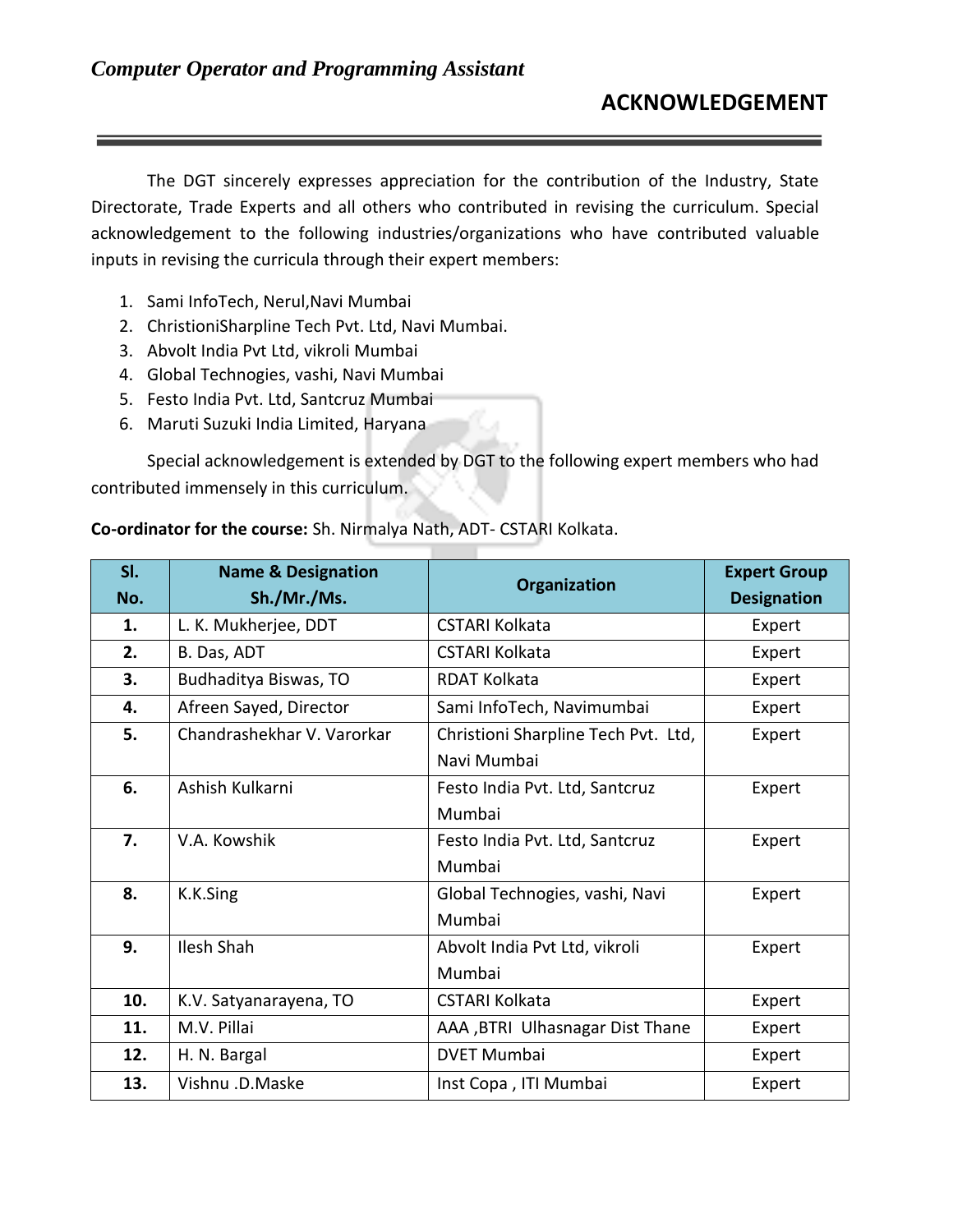| Sl. No. | <b>Topics</b>                                                 | Page No.  |
|---------|---------------------------------------------------------------|-----------|
| 1.      | Background                                                    | $1 - 2$   |
| 2.      | <b>Training System</b>                                        | $3 - 7$   |
| 3.      | <b>Job Role</b>                                               | 8         |
| 4.      | NSQF Level Compliance                                         | 9         |
| 5.      | <b>General Information</b>                                    | 10        |
| 6.      | Learning Outcome                                              | $11 - 12$ |
| 7.      | Learning Outcome with Assessment Criteria                     | $13 - 14$ |
| 8.      | Syllabus                                                      | $15 - 22$ |
| 9.      | Syllabus - Core Skill<br>9.1 Core Skill - Employability Skill | $23 - 26$ |
| 10.     | Details of Competencies (On-Job Training)                     | $27 - 28$ |
| 11.     | List of Trade Tools & Equipment Basic Training - Annexure I   | 29-32     |
| 12.     | Format for Internal Assessment - Annexure II                  | 33        |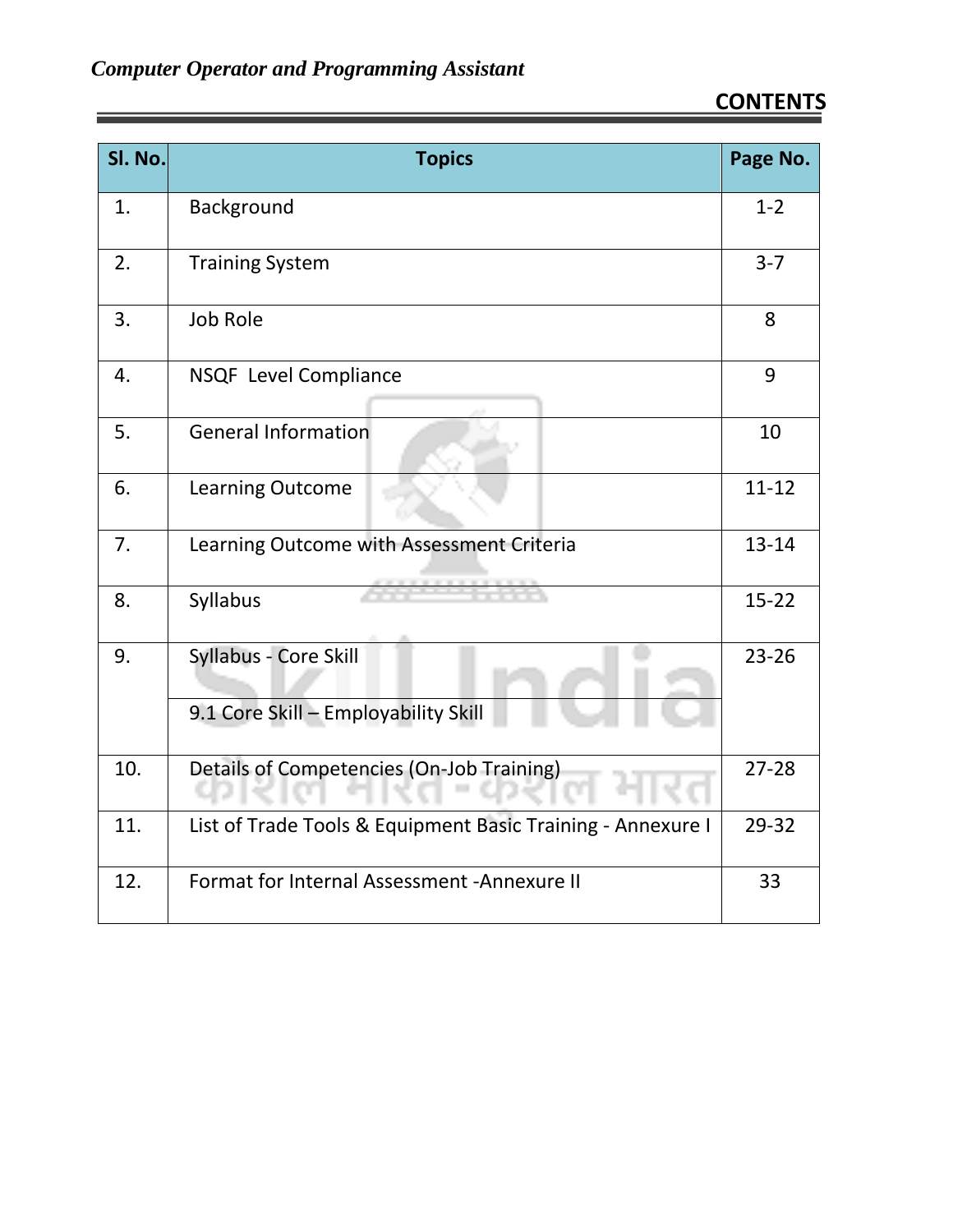## **1. BACKGROUND**

#### **1.1 Apprenticeship Training Scheme under Apprentice Act 1961**

The Apprentices Act, 1961 was enacted with the objective of regulating the programme of training of apprentices in the industry by utilizing the facilities available therein for imparting on-the-job training. The Act makes it obligatory for employers in specified industries to engage apprentices in designated trades to impart Apprenticeship Training on the job in industry to school leavers and person having National Trade Certificate(ITI pass-outs) issued by National Council for Vocational Training (NCVT) to develop skilled manpower for the industry**.** There are four categories of apprentices namely**; trade apprentice, graduate, technician and technician (vocational) apprentices.** 

Qualifications and period of apprenticeship training of **trade apprentices** vary from trade to trade. The apprenticeship training for trade apprentices consists of basic training followed by practical training. At the end of the training, the apprentices are required to appear in a trade test conducted by NCVT and those successful in the trade tests are awarded the National Apprenticeship Certificate.

The period of apprenticeship training for graduate (engineers), technician (diploma holders and technician (vocational) apprentices is one year. Certificates are awarded on completion of training by the Department of Education, Ministry of Human Resource Development.

#### **1.2 Changes in Industrial Scenario**

Recently we have seen huge changes in the Indian industry. The Indian Industry registered an impressive growth during the last decade and half. The number of industries in India have increased manifold in the last fifteen years especially in services and manufacturing sectors. It has been realized that India would become a prosperous and a modern state by raising skill levels, including by engaging a larger proportion of apprentices, will be critical to success; as will stronger collaboration between industry and the trainees to ensure the supply of skilled workforce and drive development through employment. Various initiatives to build up an adequate infrastructure for rapid industrialization and improve the industrial scenario in India have been taken.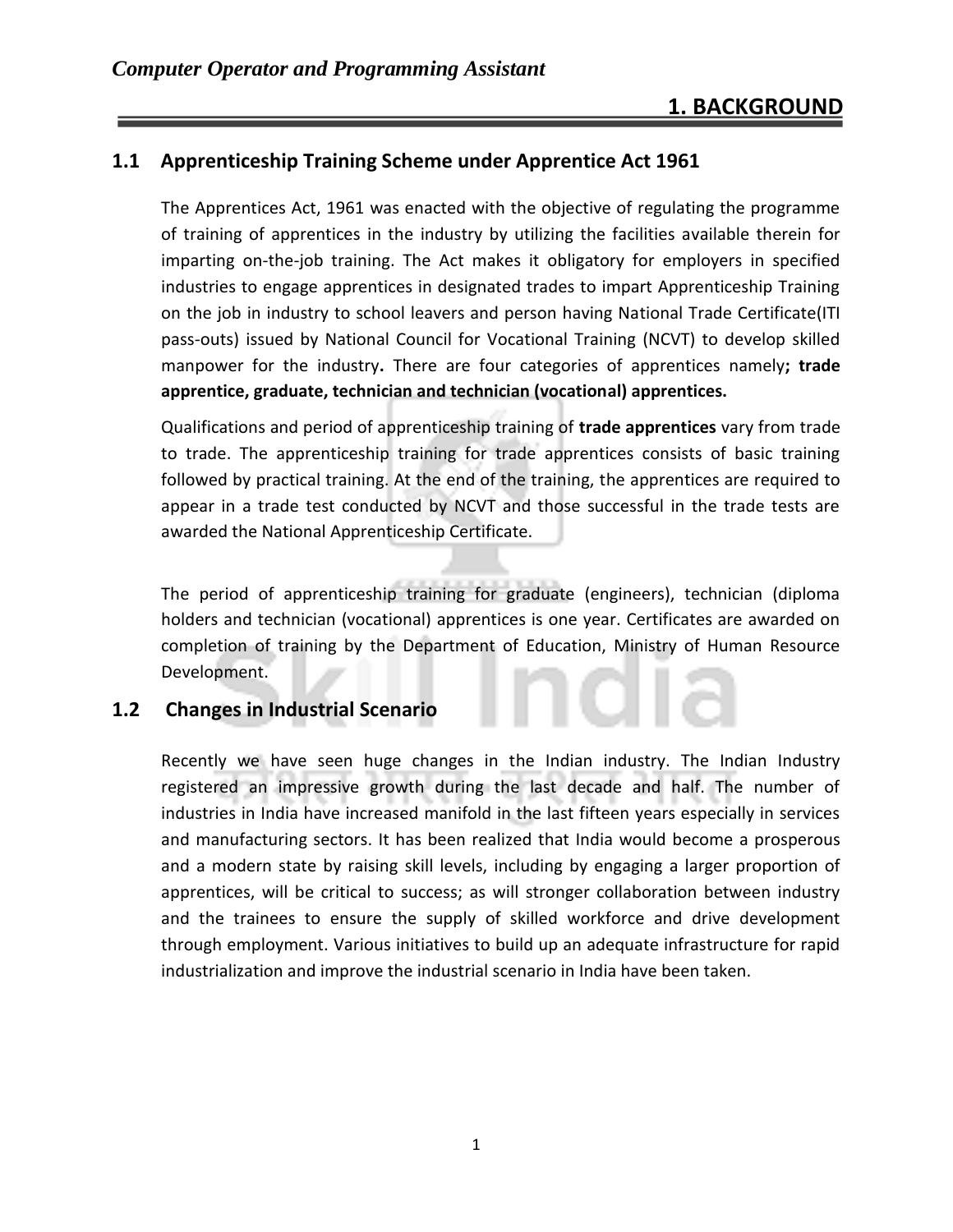#### **1.3 Reformation**

The Apprentices Act, 1961 has been amended and brought into effect from 22<sup>nd</sup> December, 2014 to make it more responsive to industry and youth. Key amendments are as given below:

- Prescription of number of apprentices to be engaged at establishment level instead of trade-wise.
- Establishment can also engage apprentices in optional trades which are not designated, with the discretion of entry level qualification and syllabus.
- Scope has been extended also to non-engineering occupations.
- Establishments have been permitted to outsource basic training in an institute of their choice.
- The burden of compliance on industry has been reduced significantly.

222223233

# Skill India कौशल भारत-कुशल भारत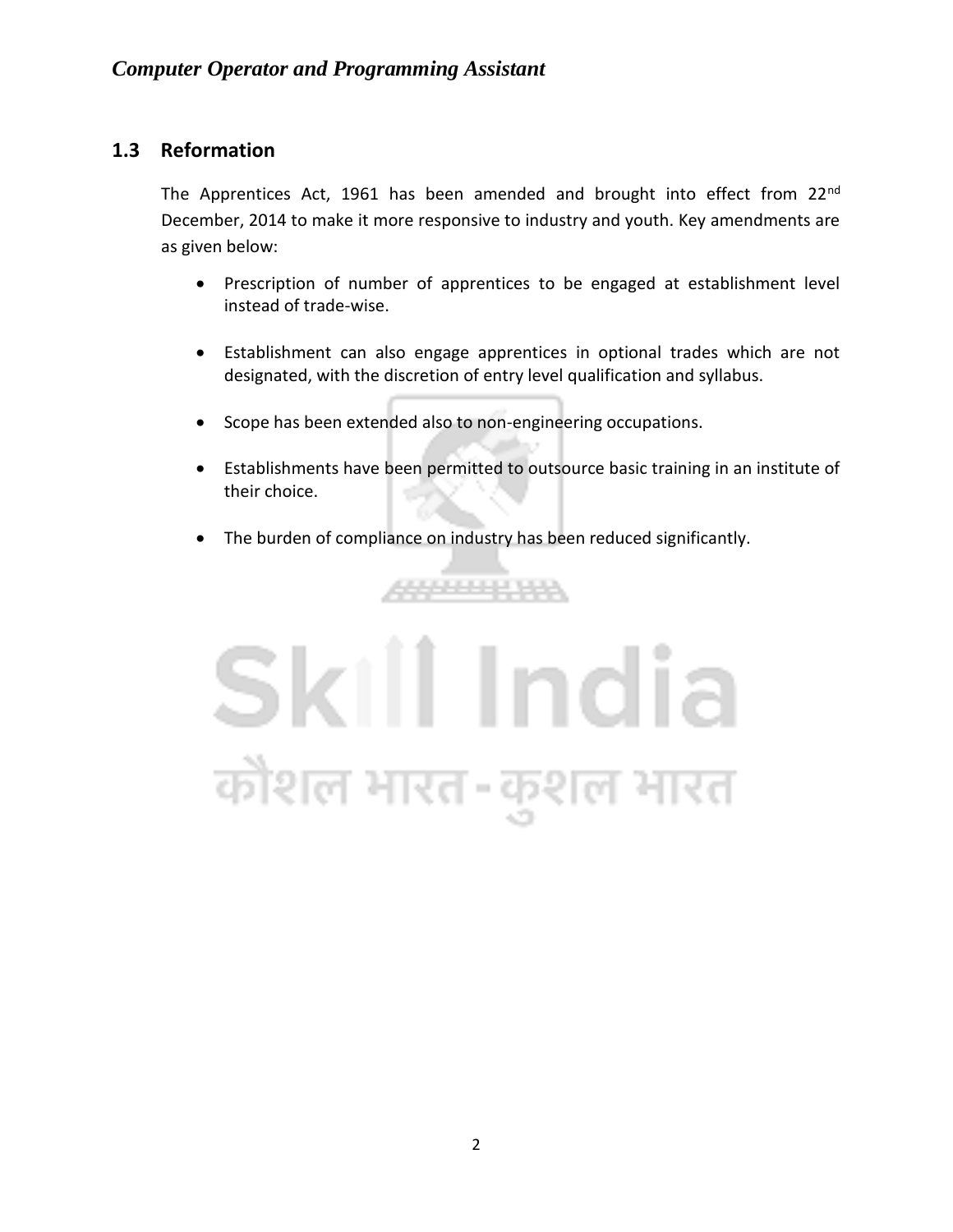### **2. TRAINING SYSTEM**

#### **2.1 GENERAL**

Directorate General of Training (DGT) under Ministry of Skill Development & Entrepreneurship offers range of vocational training courses catering to the need of different sectors of economy / Labour market. The vocational training programmes are delivered under aegis of National Council of Vocational Training (NCVT). Craftsman Training Scheme (CTS) and Apprenticeship Training Scheme (ATS) are two pioneer programmes of NCVT for propagating vocational training.

Computer Operator and Programming Assistant trade under ATS is one of the most popular courses delivered nationwide through different industries. The course is of one years (01 Block) duration. It mainly consists of Domain area and Core area. In the Domain area Trade Theory & Practical impart professional - skills and knowledge, while Core area - Employability Skills imparts requisite core skills & knowledge and life skills. After passing out the training programme, the trainee is being awarded National Apprenticeship Certificate (NAC) by NCVT having worldwide recognition.

#### **Broadly candidates need to demonstrate that they are able to:**

- Read & interpret technical parameters/document, plan and organize work processes, identify necessary materials and tools;
- Perform task with due consideration to safety rules, accident prevention regulations and environmental protection stipulations;
- Apply professional skill, knowledge, core skills & employability skills while performing jobs and solve problem during execution.
- Check the job/assembly as per drawing for functioning, identify and rectify errors in job/assembly. m. **COLLEGE**
- Document the technical parameters related to the task undertaken.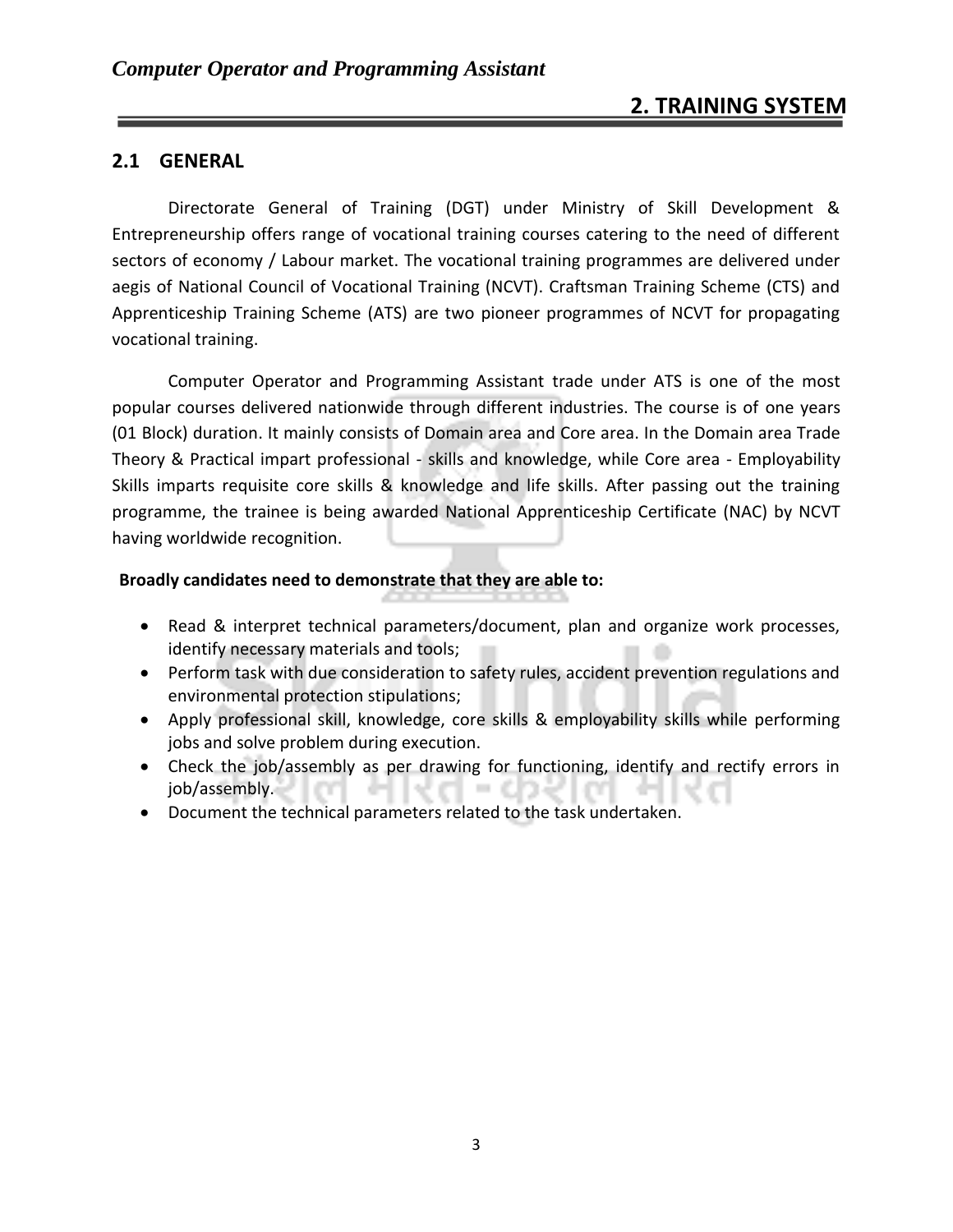#### **2.2 CAREER PROGRESSION PATHWAYS**:

- Can join Crafts Instructor Training Scheme (CITS) in the trade for becoming instructor in ITIs.
- Indicative pathways for vertical mobility.



Table below depicts the distribution of training hours across various course elements during a period of one year (*Basic Training and On-Job Training*):-

#### **Total training duration details: -**

| <b>Time</b>                                   | $1 - 3$ | $4 - 15$    |
|-----------------------------------------------|---------|-------------|
| (in months)                                   |         |             |
| <b>Basic Training</b>                         | Block-I | -----       |
| <b>Practical Training (On - job training)</b> | ----    | $Block - I$ |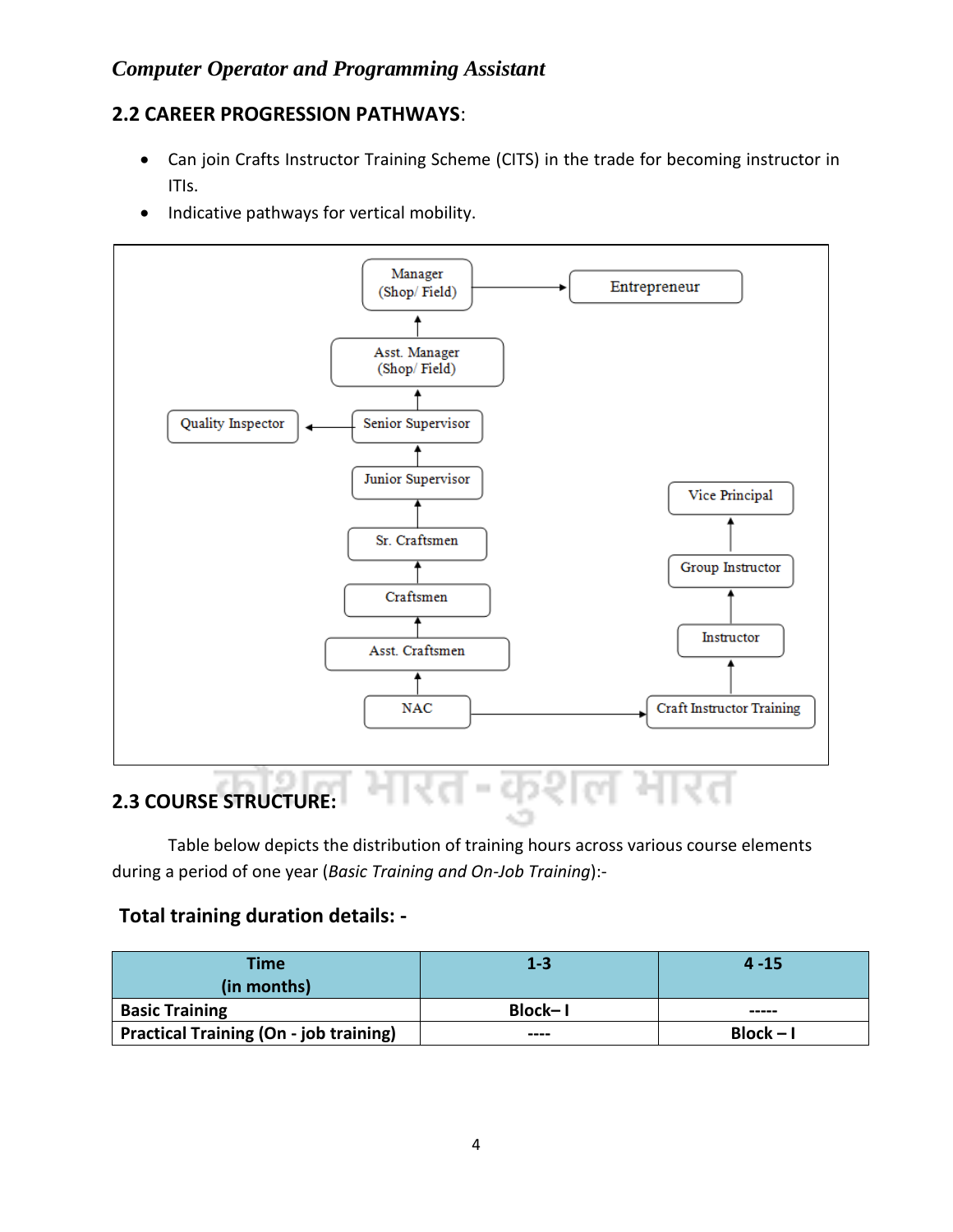#### **A. Basic Training**

For 02 yrs. Course (Non-Engg.) : **Total 03 months:** 03 months in 1styr.only For 01 yr. Course (Non-Engg) : Total 03 months: 03 months in 1<sup>st</sup> yr.

| SI. No.        | <b>Course Element</b>                        | <b>Total Notional Training Hours</b> |
|----------------|----------------------------------------------|--------------------------------------|
|                |                                              | For 01 yr. course                    |
| 1              | Professional Skill (Trade Practical)         | 270                                  |
| $\overline{2}$ | Professional Knowledge (Trade Theory)        | 120                                  |
| 3              | <b>Employability Skills</b>                  | 110                                  |
|                | <b>Total (including Internal Assessment)</b> | 500                                  |

#### **B. On-Job Training:-**

For 01 yr. Course (Non-Engg.) : ( **Total 12 months**)

Notional Training Hours for On-Job Training: 2080 Hrs.

#### **C. Total training hours:-**

| <b>Duration</b>               | <b>Basic Training</b> | <b>On-Job Training</b> | Total     |
|-------------------------------|-----------------------|------------------------|-----------|
| For 02 yrs. Course(Non-Engg.) | 500 hrs.              | 3640 hrs.              | 4140 hrs. |
| For 01 yr. Course(Non-Engg.)  | 500 hrs.              | 2080 hrs.              | 2580 hrs. |

#### **2.4 ASSESSMENT & CERTIFICATION:**

The trainee will be tested for his skill, knowledge and attitude during the period of course and at the end of the training programme as notified by Govt. of India from time to time. The Employability skills will be tested in first two semesters only.

a) The **Internal assessment** during the period of training will be done by **Formative assessment method** by testing for assessment criteria listed against learning outcomes. The training institute have to maintain individual *trainee portfolio* as detailed in assessment guideline. The marks of internal assessment will be as per the template (Annexure – II).

b) The final assessment will be in the form of summative assessment method. The All India Trade Test for awarding NAC will be conducted by NCVT on completion of course as per guideline of Govt. of India. The pattern and marking structure is being notified by Govt. of India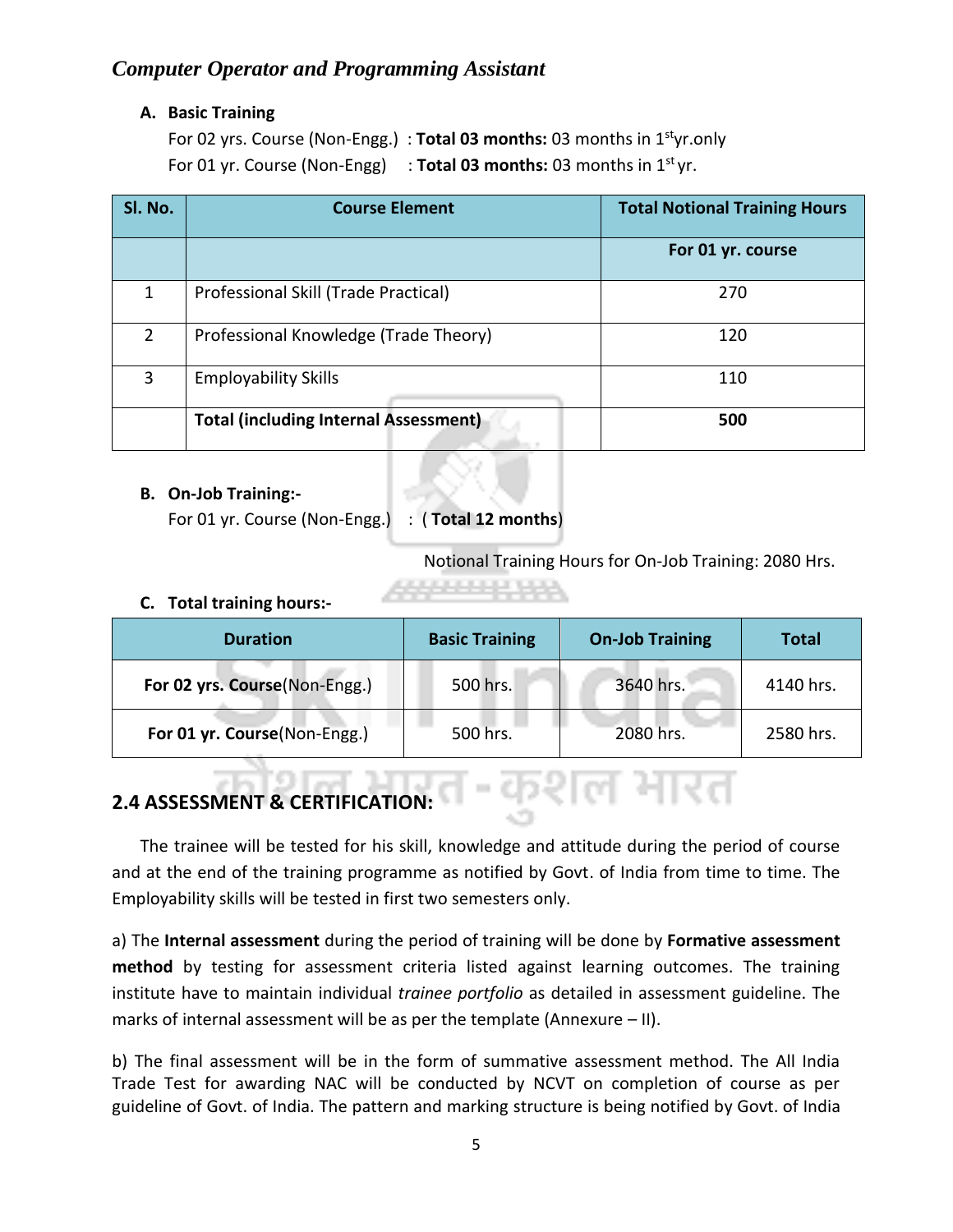from time to time. **The learning outcome and assessment criteria will be basis for setting question papers for final assessment. The examiner during final examination will also check**  individual trainee's profile as detailed in assessment guideline before giving marks for practical examination.

#### **2.4.1 PASS REGULATION**

The minimum pass percent for Practical is 60% & minimum pass percent for Theory subjects 40%. The candidate pass in each subject conducted under all India trade test.

#### **2.4.2 ASSESSMENT GUIDELINE**

Appropriate arrangements should be made to ensure that there will be no artificial barriers to assessment. The nature of special needs should be taken into account while undertaking assessment. Due consideration should be given while assessing for team work, avoidance/reduction of scrap/wastage and disposal of scarp/wastage as per procedure, behavioral attitude, sensitivity to environment and regularity in training. The sensitivity towards OSHE and self-learning attitude are to be considered while assessing competency.

المؤمن المراجل الرمان

 $\sim$ 

Assessment will be evidence based comprising the following:

- Job carried out in labs/workshop
- Record book/ daily diary
- Answer sheet of assessment
- Viva-voce
- Progress chart
- Attendance and punctuality
- Assignment
- Project work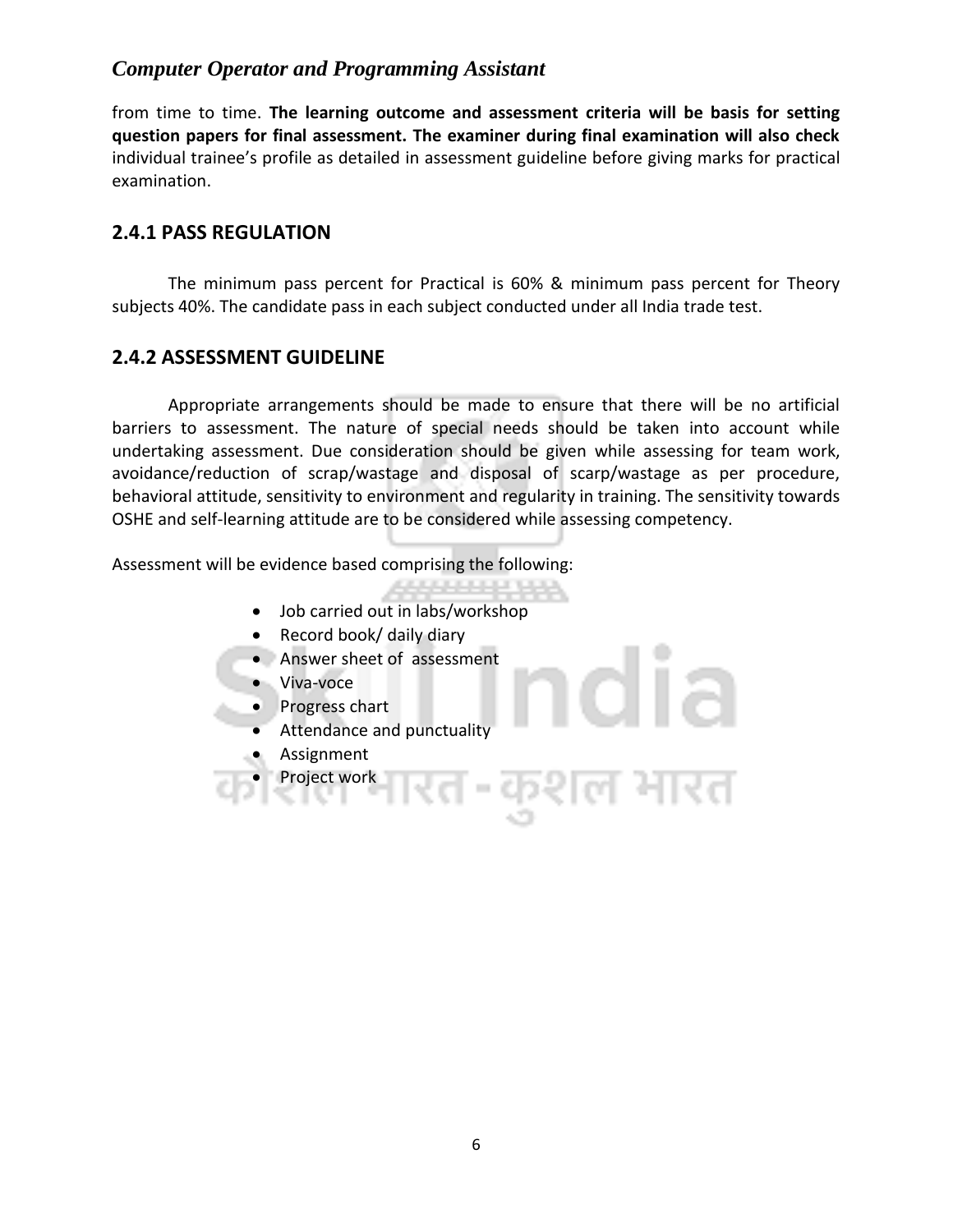Evidences of internal assessments are to be preserved until forthcoming semester examination for audit and verification by examination body. The following marking pattern to be adopted while assessing:

| <b>Performance Level</b>                                                                                                                                                                                                                                                                                  | <b>Evidence</b>                                                                                                                                                                                                                                                                                                                                                                   |
|-----------------------------------------------------------------------------------------------------------------------------------------------------------------------------------------------------------------------------------------------------------------------------------------------------------|-----------------------------------------------------------------------------------------------------------------------------------------------------------------------------------------------------------------------------------------------------------------------------------------------------------------------------------------------------------------------------------|
| (a) Weightage in the range of 60 -75% to be allotted during assessment                                                                                                                                                                                                                                    |                                                                                                                                                                                                                                                                                                                                                                                   |
| For performance in this grade, the<br>candidate with occasional guidance and<br>showing due regard for safety procedures<br>and practices, has produced work which<br>attainment<br>demonstrates<br>of<br>an<br>acceptable standard of craftsmanship.                                                     | Demonstration of good skill in the use of<br>hand tools, machine tools and workshop<br>equipment<br>Below 70% tolerance dimension/accuracy<br>achieved while undertaking different work<br>with those demanded by the<br>component/job/set standards.<br>A fairly good level of neatness and<br>consistency in the finish<br>Occasional support in completing the<br>project/job. |
| (b)Weightage in the range of above75% - 90% to be allotted during assessment                                                                                                                                                                                                                              |                                                                                                                                                                                                                                                                                                                                                                                   |
| For this grade, the candidate, with little<br>guidance and showing due regard for<br>safety procedures and practices, has<br>produced work which<br>demonstrates<br>attainment of a reasonable standard of<br>craftsmanship.                                                                              | Good skill levels in the use of hand tools,<br>machine tools and workshop equipment<br>70-80% tolerance dimension/accuracy<br>achieved while undertaking different work<br>with those demanded by the<br>component/job/set standards.<br>A good level of neatness and consistency in<br>the finish<br>• Little support in completing the project/job                              |
| (c) Weightage in the range of above 90% to be allotted during assessment                                                                                                                                                                                                                                  |                                                                                                                                                                                                                                                                                                                                                                                   |
| For performance in this grade, the<br>candidate, with minimal or no support in<br>organization and execution and with due<br>regard<br>for<br>safety<br>procedures<br>and<br>practices, has produced work which<br>demonstrates<br>attainment<br>of<br>high<br>$\mathsf{a}$<br>standard of craftsmanship. | High skill levels in the use of hand tools,<br>machine tools and workshop equipment<br>Above 80% tolerance dimension/accuracy<br>achieved while undertaking different work<br>with those demanded by the<br>component/job/set standards.<br>A high level of neatness and consistency in<br>the finish.<br>Minimal or no support in completing the<br>project.                     |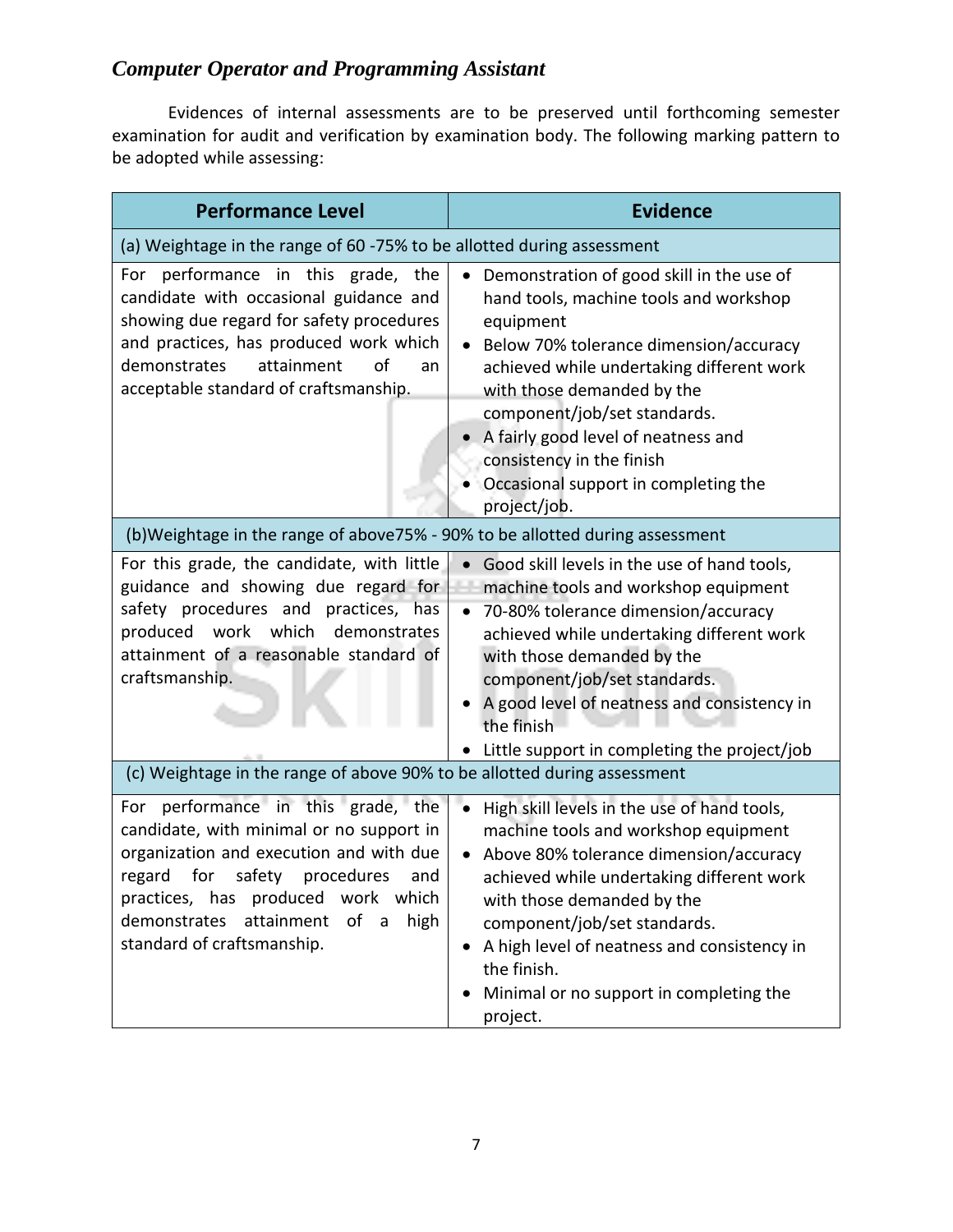#### **Brief description of Job roles:**

After completion of the course the apprentices shall be qualified for one or more of the

following job roles:

- 1. Office Automation.
- 2. Smart Accounting.
- 3. Web design and maintenance.
- 4. Computer maintenance.
- 5. Computer Training in schools and institutes.
- 6. Cyber Cafe setup and management.
- 7. IT online support

#### **Reference NCO:**

- **i)** NCO-2015: 4131.0600 Computer Operator
- **ii)** NCO-2015: 3514.0300 Programming Assistant

# Skill India कोशल भारत-कुशल भारत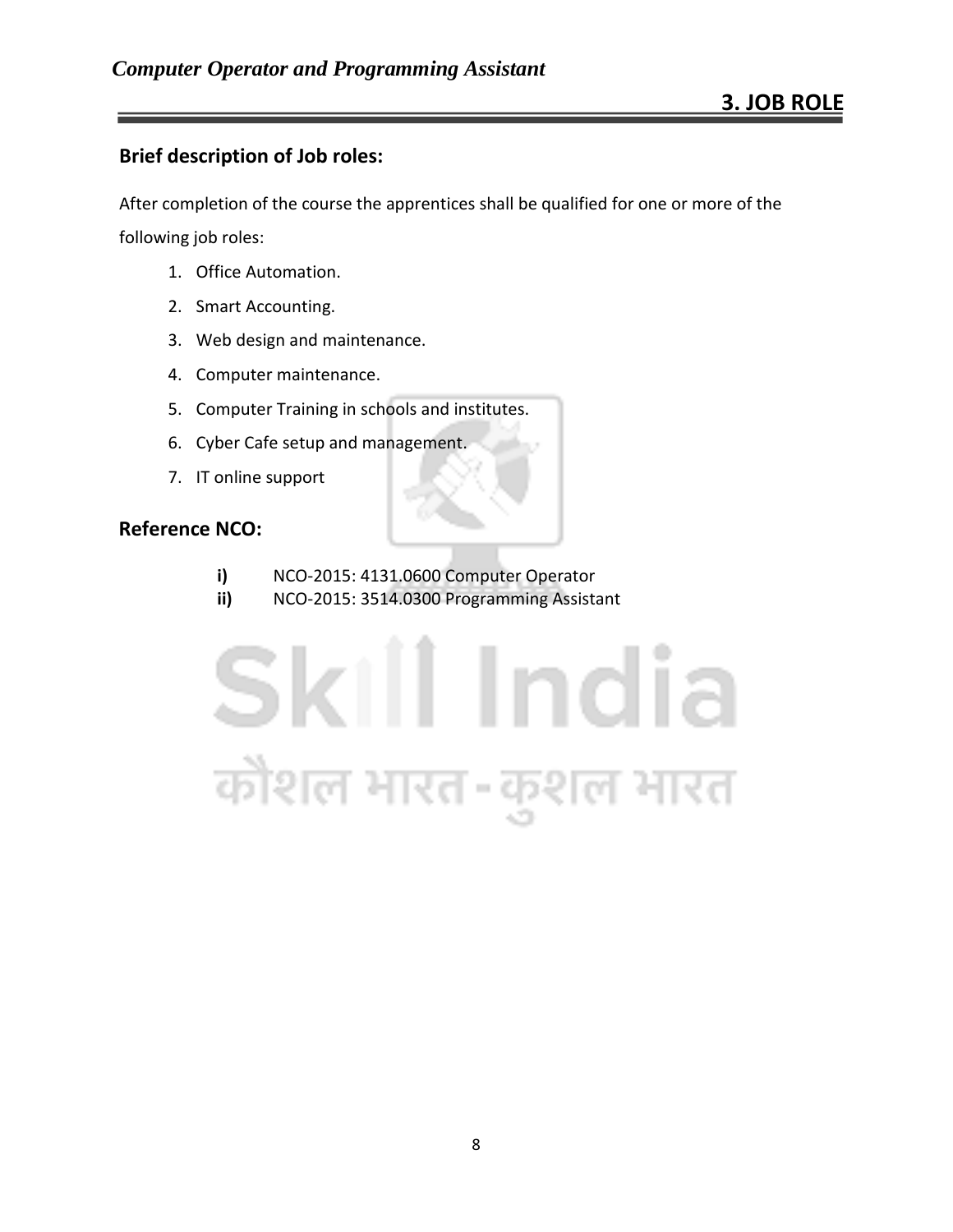### **4. NSQF LEVEL COMPLIANCE**

 $\Box$ 

NSQF level for Computer Operator and Programming Assistant trade under ATS: **Level 4**

As per notification issued by Govt. of India dated- 27.12.2013 on National Skill Qualification Framework total 10 (Ten) Levels are defined.

Each level of the NSQF is associated with a set of descriptors made up of five outcome statements, which describe in general terms, the minimum knowledge, skills and attributes that a learner needs to acquire in order to be certified for that level.

Each level of the NSQF is described by a statement of learning outcomes in five domains, known as level descriptors. These five domains are:

- a. Process
- b. Professional knowledge,
- c. Professional skill,
- d. Core skill and
- e. Responsibility.

A.

The Broad Learning outcome of Computer Operator and Programming Assistant trade under ATS mostly matches with the Level descriptor at Level- 4.

The NSQF level-4 descriptor is given below:

| <b>Level</b> | <b>Process</b><br><b>Required</b> | <b>Professional</b><br><b>Knowledge</b> | Professional<br><b>Skill</b>     | <b>Core Skill</b>   | <b>Responsibility</b> |
|--------------|-----------------------------------|-----------------------------------------|----------------------------------|---------------------|-----------------------|
| Level 4      | Work in                           | Factual                                 | <b>Recall and</b>                | Language to         | Responsibility        |
|              | familiar,                         | Knowledge of                            | demonstrate                      | communicate         | for own work          |
|              | predictable,                      | field of                                | practical skill,                 | written or oral,    | and learning.         |
|              | routine,                          | knowledge                               | routine and                      | with required       |                       |
|              | situation of                      | or study                                | repetitive in                    | clarity, skill to   |                       |
|              | clear choice.                     |                                         | narrow range of basic Arithmetic |                     |                       |
|              |                                   |                                         | application,                     | and algebraic       |                       |
|              |                                   |                                         | using                            | principles, basic   |                       |
|              |                                   |                                         | appropriate rule understanding   |                     |                       |
|              |                                   |                                         | and tool, using                  | of social political |                       |
|              |                                   |                                         | quality concepts and natural     |                     |                       |
|              |                                   |                                         |                                  | environment.        |                       |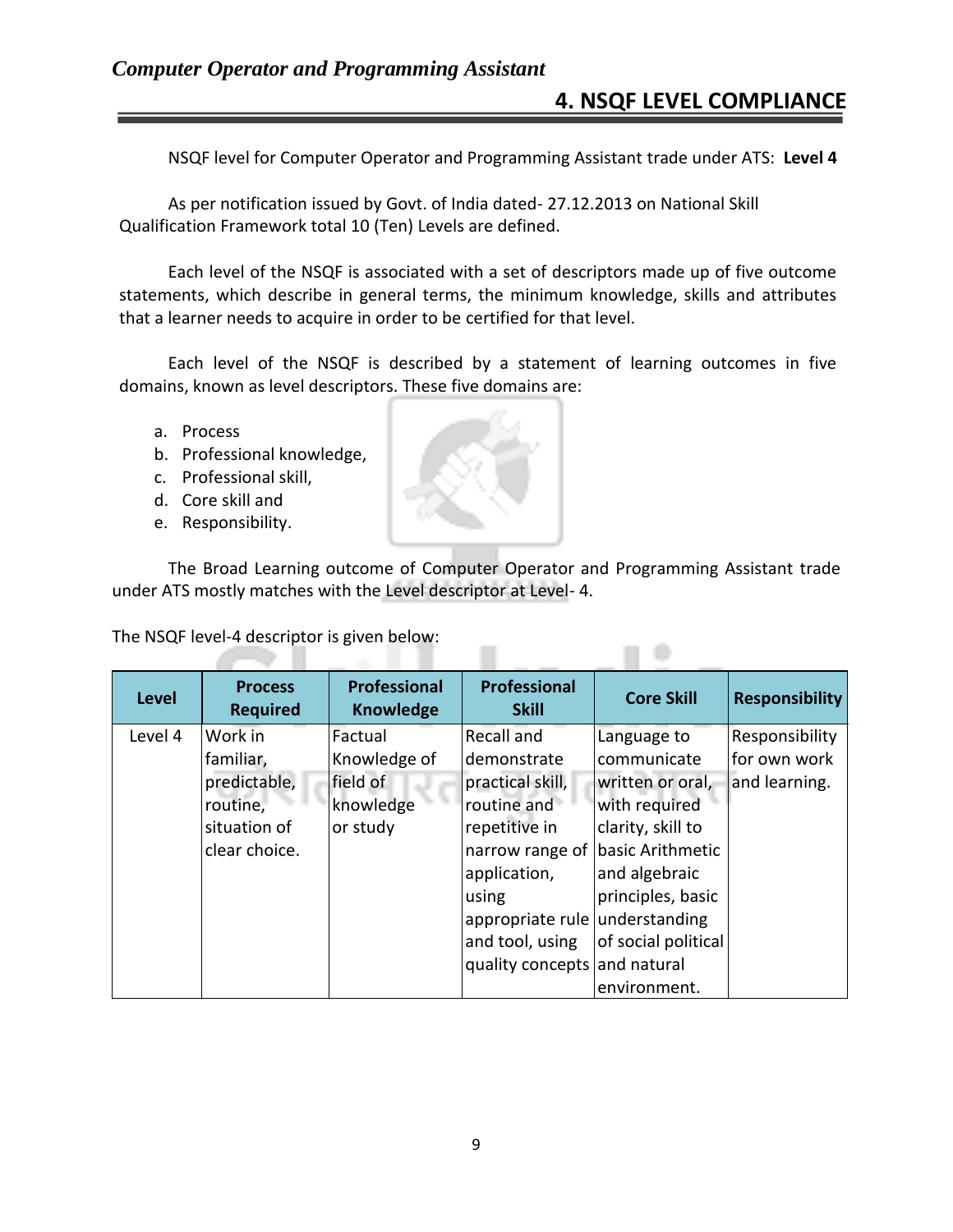## **5. GENERAL INFORMATION**

| Name of the Trade                                                                                                     | <b>Computer Operator and Programming Assistant</b>                                                                                                                                              |  |
|-----------------------------------------------------------------------------------------------------------------------|-------------------------------------------------------------------------------------------------------------------------------------------------------------------------------------------------|--|
| <b>NCO - 2015</b>                                                                                                     | 4131.0600, 3514.0300                                                                                                                                                                            |  |
| <b>NSQF Level</b>                                                                                                     | Level $-4$                                                                                                                                                                                      |  |
| <b>Duration of Apprenticeship</b><br><b>Training</b><br>(Basic Training + On-Job<br>Training)                         | 3 months + One year (01 Block of 15 months duration).                                                                                                                                           |  |
| <b>Duration of Basic Training</b>                                                                                     | a) Block $-I$ : 3 months<br><b>Total duration of Basic Training: 3 months</b>                                                                                                                   |  |
| a) Block-I: 12 months<br><b>Duration of On-Job Training</b><br><b>Total duration of Practical Training: 12 months</b> |                                                                                                                                                                                                 |  |
| Passed 10 <sup>th</sup> class examination or its equivalent.<br><b>Entry Qualification</b>                            |                                                                                                                                                                                                 |  |
| <b>Selection of Apprenticeship</b>                                                                                    | The apprentices will be selected as per Apprenticeship Act<br>amended time to time.                                                                                                             |  |
| <b>Instructors Qualification for</b><br><b>Basic Training</b>                                                         | As per ITI instructors qualifications as amended time to<br>time for the specific trade.                                                                                                        |  |
| <b>Infrastructure for basic</b><br>training                                                                           | As per the related trade of ITI                                                                                                                                                                 |  |
| <b>Examination</b>                                                                                                    | The internal examination/assessment will be held on<br>completion of each block.<br>Final examination for all subjects will be held at the end of<br>course and same will be conducted by NCVT. |  |
| <b>Rebate to Ex-ITI Trainees</b>                                                                                      | 03 months                                                                                                                                                                                       |  |
| <b>CTS trades eligible for</b><br><b>Computer Operator and</b><br><b>Programming Assistant</b><br>Apprenticeship      | <b>Computer Operator and Programming Assistant</b>                                                                                                                                              |  |

#### *Note:*

- *Industry may impart training as per above time schedule for different block, however this is not fixed. The industry may adjust the duration of training considering the fact that all the components under the syllabus must be covered. However the flexibility should be given keeping in view that no safety aspects is compromised.*
- *For imparting Basic Training the industry to tie-up with ITIs having such specific trade and affiliated to NCVT.*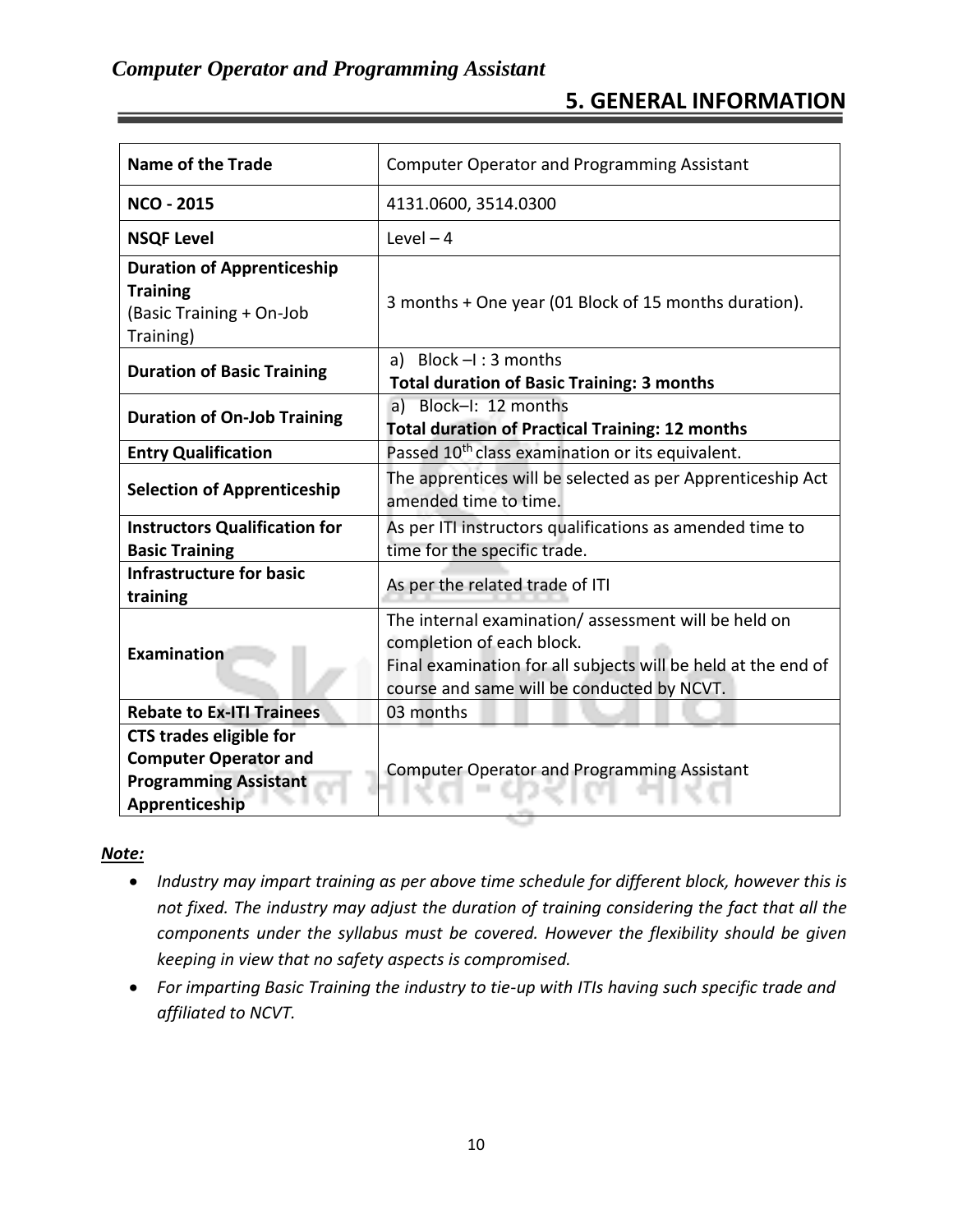#### **6.1 GENERIC LEARNING OUTCOME**

The following are minimum broad Common Occupational Skills/ Generic Learning Outcome after completion of the Computer Operator and Programming Assistant course of 01 year and 03 months duration under ATS.

#### **Block - I:-**

- 1. Recognize & comply safe working practices, environment regulation and housekeeping.
- 2. Explain the concept in productivity, quality tools, and labour welfare legislation and apply such in day to day work to improve productivity & quality.
- 3. Explain energy conservation, global warming and pollution and contribute in day to day work by optimally using available resources.
- 4. Explain personnel finance, entrepreneurship and manage/organize related task in day to day work for personal & societal growth.

idia

5. Plan and organize the work related to the occupation.

#### **6.2 SPECIFIC LEARNING OUTCOME**

#### **Block – I**

- 1. Formatting the hard disk and loading O.S. and necessary application software. Practice of using shortcut keys of Word Processing Software. Creating a simple presentation project using Open Office. Working with Open Office for word processing and spreadsheet application.
- 2. In Ms-Access Creating Simple update, append, make table, delete and crosstab queries. Modifying form design with controls, macros and events. Importing and exporting data to and from Access. Compressing and Encrypting databases.
- 3. Configuring Hub and Switch. Setting up and configuring LAN in a Computer Lab as peer to peer network. Setting up a proxy server / DHCP Server with firewall. Setting up video conferencing.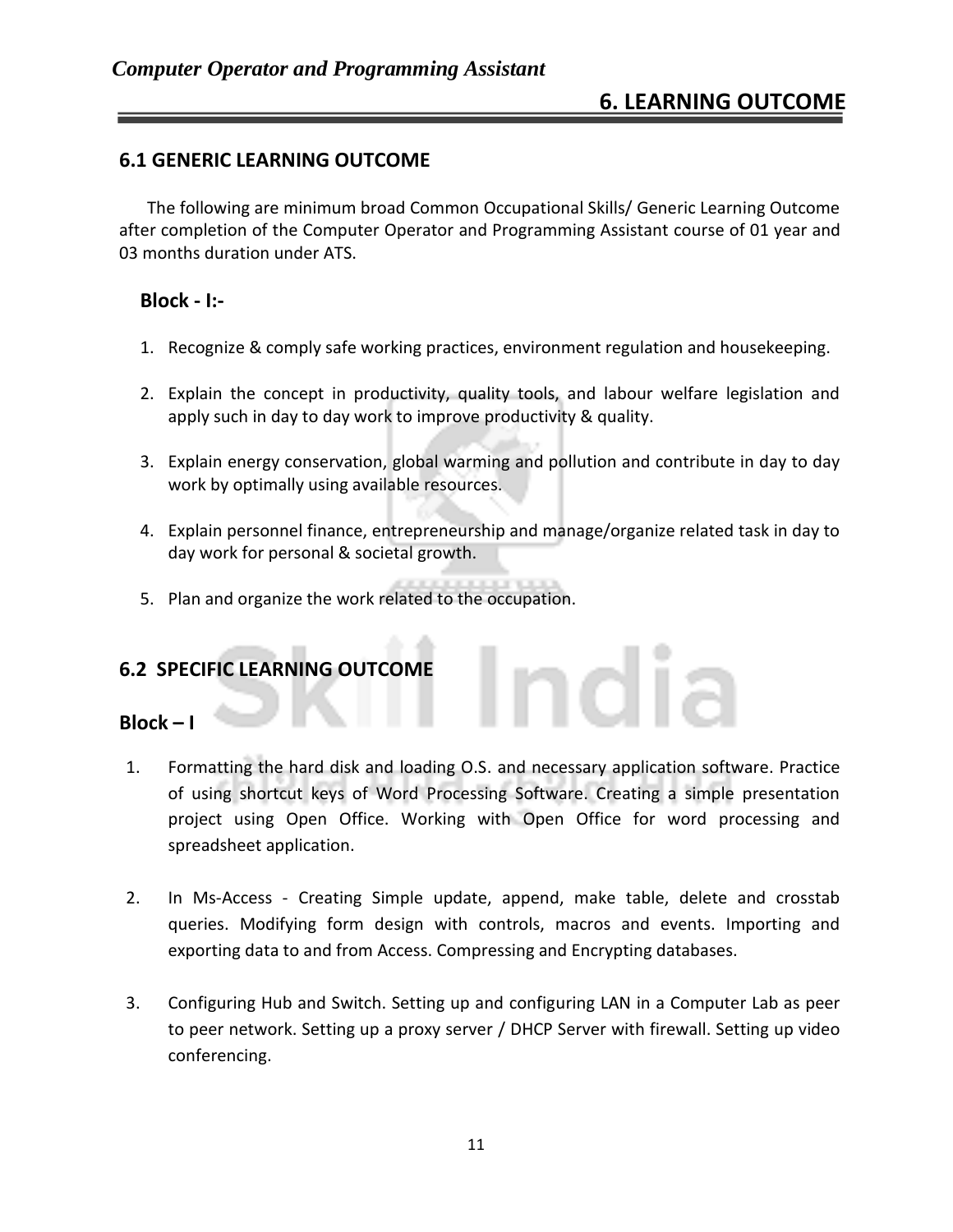- 4. Designing Web Pages with Forms and Form Controls using HTML tags. Creating Web Pages using CSS. Using WYSIWYG web design tools to design and edit web pages with various styles.
- 5. Java Script Working with Arrays, Control statements and Loops in JavaScript. Writing functions in JavaScript. Working with String, Math and Date functions in JavaScript. Switch, Loops, Breaks and Errors.
- 6. Using Java Script Objects. Working with JavaScript Libraries. Using simple Open source web server (like XAMPP) and FTP software (For ex. Filezilla).
- 7. Programming with VBA Writing programs involving [Mathematical,Conversion, Date](javascript:void(0))  [and](javascript:void(0)) [String Functions](javascript:void(0)) in VBA. Writing programs involving Loops. Using VBA built in functions in programs. Using VBA built in functions in programs.
- 8. Creating and editing macros. Writing code to work with Excel VBA forms and form controls like buttons, Checkboxes, Labels, ComboBox, GroupBox, ListBox, Option Button, Scroll Bar and Spin button. Modification of object properties.
- 9. Using ActiveX controls. Programming with methods and events. Debugging, [Stepping](javascript:void(0))  [Through Code, Breakpoints, Finding and Fixing Errors.](javascript:void(0))
- 10. Performing Cost Centre & Cost Category management. Managing Budgeting Systems. Scenario management and Variance Analysis. Using Tally for Costing, Ratio Analysis, Cash Flow, Funds Flow Statements. Analysing and Managing Inventory. Performing Point of Sales and Taxation.
- 11. Performing Systems Administration and using other Utilities, User creation, Backup &Restore of Company. Using the Multilingual Functionality. Using E Commerce Simulator Software for Marketplace Business Simulation. Identifying and solving security issues in E- commerce and payment operations. Typing Practice in Regional Languages.
- 12. A Simple project using Word, Excel, Access, HTML, CSS, JavaScript, VBA, Tally or Networking.
- 13. A Simple project to present their learning through power point presentation.

*Note: Learning outcomes are reflection of total competencies of a trainee and assessment will be carried out as per assessment criteria.*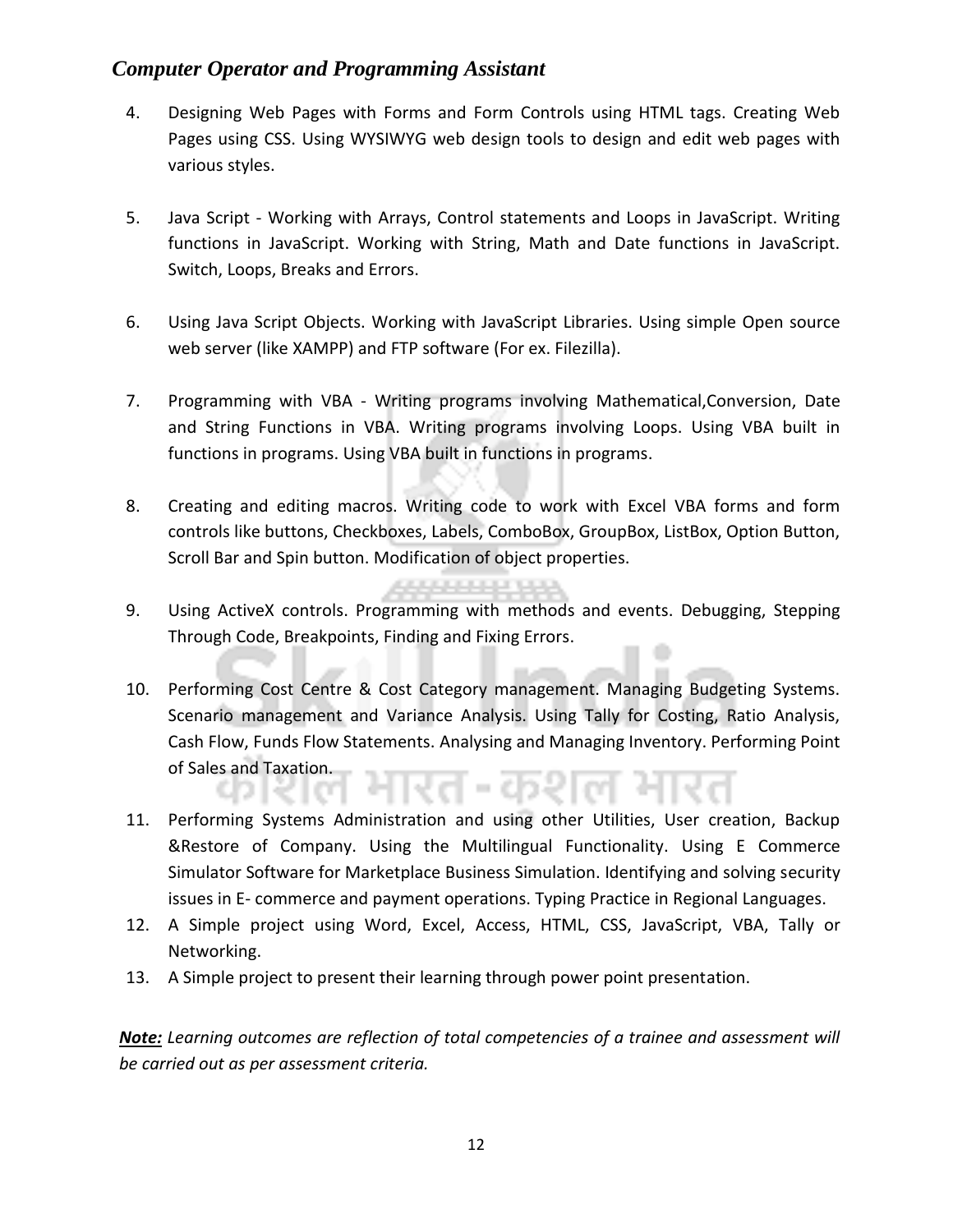# *Computer Operator and Programming Assistant* **7. LEARNING OUTCOME WITH ASSESSMENT CRITERIA**

| <b>GENERIC LEARNING OUTCOME</b>                                                                 |                                                                                                                                                                                                                                   |  |
|-------------------------------------------------------------------------------------------------|-----------------------------------------------------------------------------------------------------------------------------------------------------------------------------------------------------------------------------------|--|
| <b>LEARNING OUTCOMES</b>                                                                        | <b>ASSESSMENT CRITERIA</b>                                                                                                                                                                                                        |  |
| 1. Recognize & comply safe<br>working practices,<br>environment regulation and<br>housekeeping. | 1.1.<br>Follow and maintain procedures to achieve a safe<br>working environment in line with occupational<br>health and safety regulations and requirements.<br>1.2.<br>Recognize<br>and<br>all<br>unsafe<br>situations<br>report |  |
|                                                                                                 | according to site policy.                                                                                                                                                                                                         |  |
|                                                                                                 | Identify and take necessary precautions on fire and<br>1.3.<br>safety hazards and report according to site policy<br>and procedures.                                                                                              |  |
|                                                                                                 | off<br>1.4.<br>Identify, handle<br>and<br>store<br>dispose<br>dangerous/unsalvageable goods and substances<br>according to site policy and procedures following<br>safety regulations and requirements.                           |  |
|                                                                                                 | Identify and observe site policies and procedures in<br>1.5.<br>regard to illness or accident.                                                                                                                                    |  |
|                                                                                                 | 1.6.<br>Identify safety alarms accurately.                                                                                                                                                                                        |  |
|                                                                                                 | Report supervisor/ Competent of authority in the<br>1.7.<br>event of accident or sickness of any staff and record<br>details correctly<br>accident<br>according<br>site<br>to<br>accident/injury procedures.                      |  |
|                                                                                                 | 1.8.<br>Identify and observe site evacuation procedures<br>according to site policy.                                                                                                                                              |  |
|                                                                                                 | 1.9.<br>Identify Personal Productive Equipment (PPE) and<br>use the same as per related working environment.                                                                                                                      |  |
|                                                                                                 | Identify basic first aid and use them under different<br>1.10.<br>circumstances.                                                                                                                                                  |  |
|                                                                                                 | 1.11.<br>Identify different fire extinguisher and use the same<br>as per requirement.                                                                                                                                             |  |
|                                                                                                 | 1.12.<br>Identify environmental pollution & contribute to<br>avoidance of same.                                                                                                                                                   |  |
|                                                                                                 | Take opportunities to use energy and materials in an<br>1.13.<br>environmentally friendly manner.                                                                                                                                 |  |
|                                                                                                 | 1.14. Avoid waste and dispose waste as per procedure.                                                                                                                                                                             |  |
|                                                                                                 | Recognize different components of 5S and apply the<br>1. 15.<br>same in the working environment.                                                                                                                                  |  |
|                                                                                                 |                                                                                                                                                                                                                                   |  |
| 2. Explain the concept in<br>productivity,<br>quality<br>tools,                                 | Explain the concept of productivity and quality tools<br>2.1<br>and apply during execution of job.                                                                                                                                |  |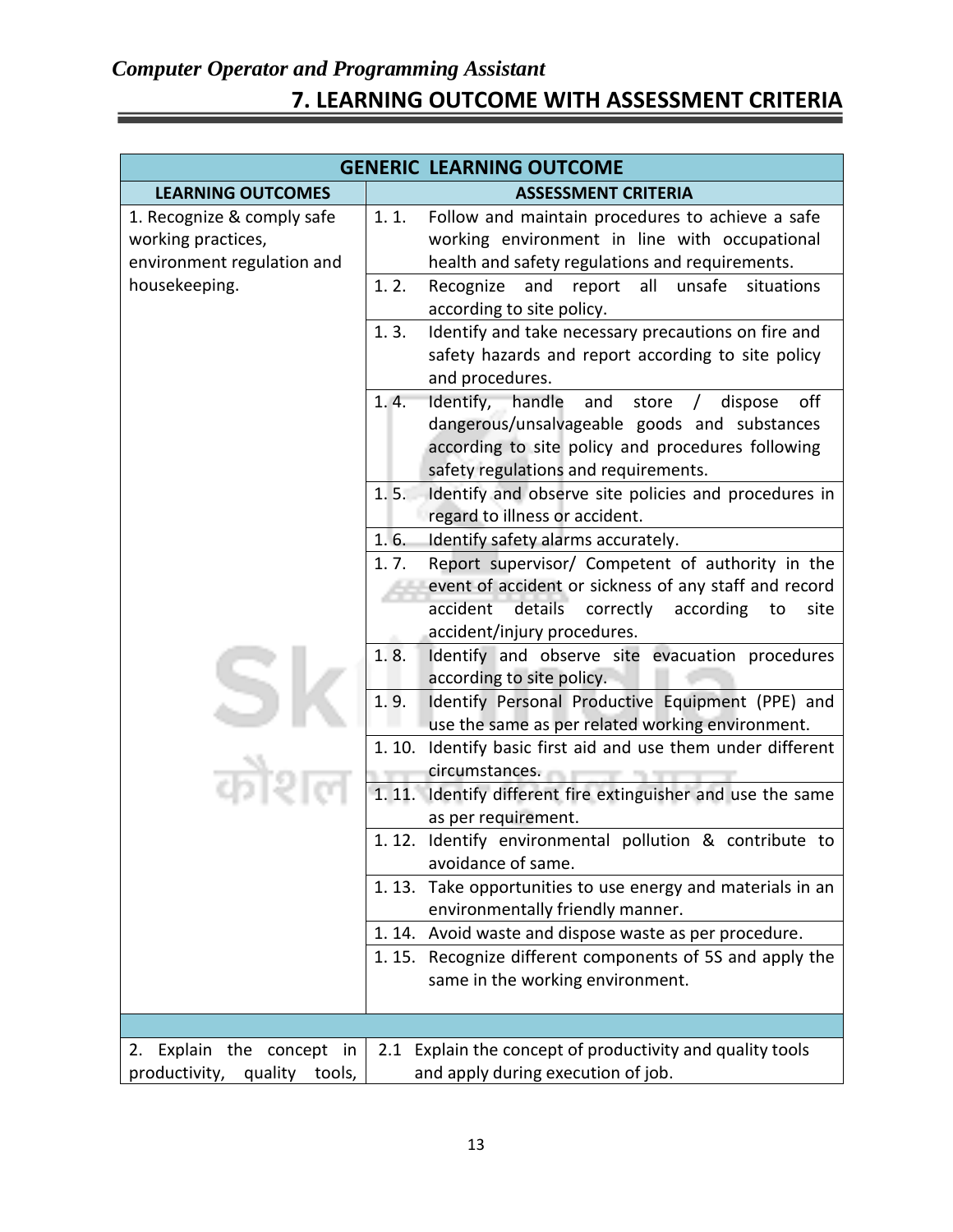| and labour welfare legislation<br>and apply such in day to day<br>work to improve productivity                               | 2.2 Understand the basic concept of labour welfare<br>legislation and adhere to responsibilities and remain<br>sensitive towards such laws.                                                                                                                                           |
|------------------------------------------------------------------------------------------------------------------------------|---------------------------------------------------------------------------------------------------------------------------------------------------------------------------------------------------------------------------------------------------------------------------------------|
| & quality.                                                                                                                   | 2.3 Knows benefits guaranteed under various acts                                                                                                                                                                                                                                      |
|                                                                                                                              |                                                                                                                                                                                                                                                                                       |
| Explain<br>3.<br>energy<br>conservation, global warming<br>and pollution and contribute<br>day<br>work<br>day to<br>by<br>in | 3.1 Explain the concept of energy conservation, global<br>warming, pollution and utilize the available recourses<br>optimally & remain sensitive to avoid environment<br>pollution.                                                                                                   |
| using<br>available<br>optimally<br>resources.                                                                                | 3.2 Dispose waste following standard procedure.                                                                                                                                                                                                                                       |
|                                                                                                                              |                                                                                                                                                                                                                                                                                       |
| 4. Explain personnel finance,                                                                                                | 4. 1. Explain personnel finance and entrepreneurship.                                                                                                                                                                                                                                 |
| entrepreneurship and<br>manage/organize related task<br>in day to day work for<br>personal & societal growth.                | 4. 2. Explain role of Various Schemes and Institutes for self-<br>employment i.e. DIC, SIDA, SISI, NSIC, SIDO, Idea for<br>financing/<br>financing<br>non<br>support<br>agencies<br>to<br>the<br>familiarizes with<br>Policies / Programmes<br>&<br>procedure & the available scheme. |
|                                                                                                                              | 4. 3. Prepare Project report to become an entrepreneur for<br>submission to financial institutions.                                                                                                                                                                                   |
|                                                                                                                              |                                                                                                                                                                                                                                                                                       |
| 5. Plan and organize the work<br>related to the occupation.                                                                  | 5. 1. Use documents, drawings and recognize hazards in the<br>work site.                                                                                                                                                                                                              |
|                                                                                                                              | 5. 2. Plan workplace/assembly location with due<br>consideration to operational stipulation                                                                                                                                                                                           |
|                                                                                                                              | 5. 3. Communicate effectively with others and plan project<br>tasks                                                                                                                                                                                                                   |
|                                                                                                                              | 5. 4. Assign roles and responsibilities of the co-trainees for<br>execution of the task effectively and monitor the same.                                                                                                                                                             |
|                                                                                                                              | <b>SPECIFIC OUTCOME</b>                                                                                                                                                                                                                                                               |

**Block-I (Section:10 in the competency based curriculum)**

*Assessment Criteria i.e. the standard of performance, for each specific learning outcome mentioned under Block – I(section: 10) must ensure that the trainee works in familiar, predictable, routine, situation of clear choice. Assessment criteria should broadly cover the aspect of Planning (Identify, ascertain, etc.); Execution apply factual knowledge of field of knowledge, recall and demonstrate practical skill during performing the work in routine and repetitive in narrow range of application, using appropriate rule and tool, complying with basic arithmetic and algebraic principles and language to communicate in written or oral with required clarity; Checking/ Testing to ensure functionality during the assessment of each outcome. The assessments parameters must also ascertain that the candidate is responsible for his/her own work and learning.*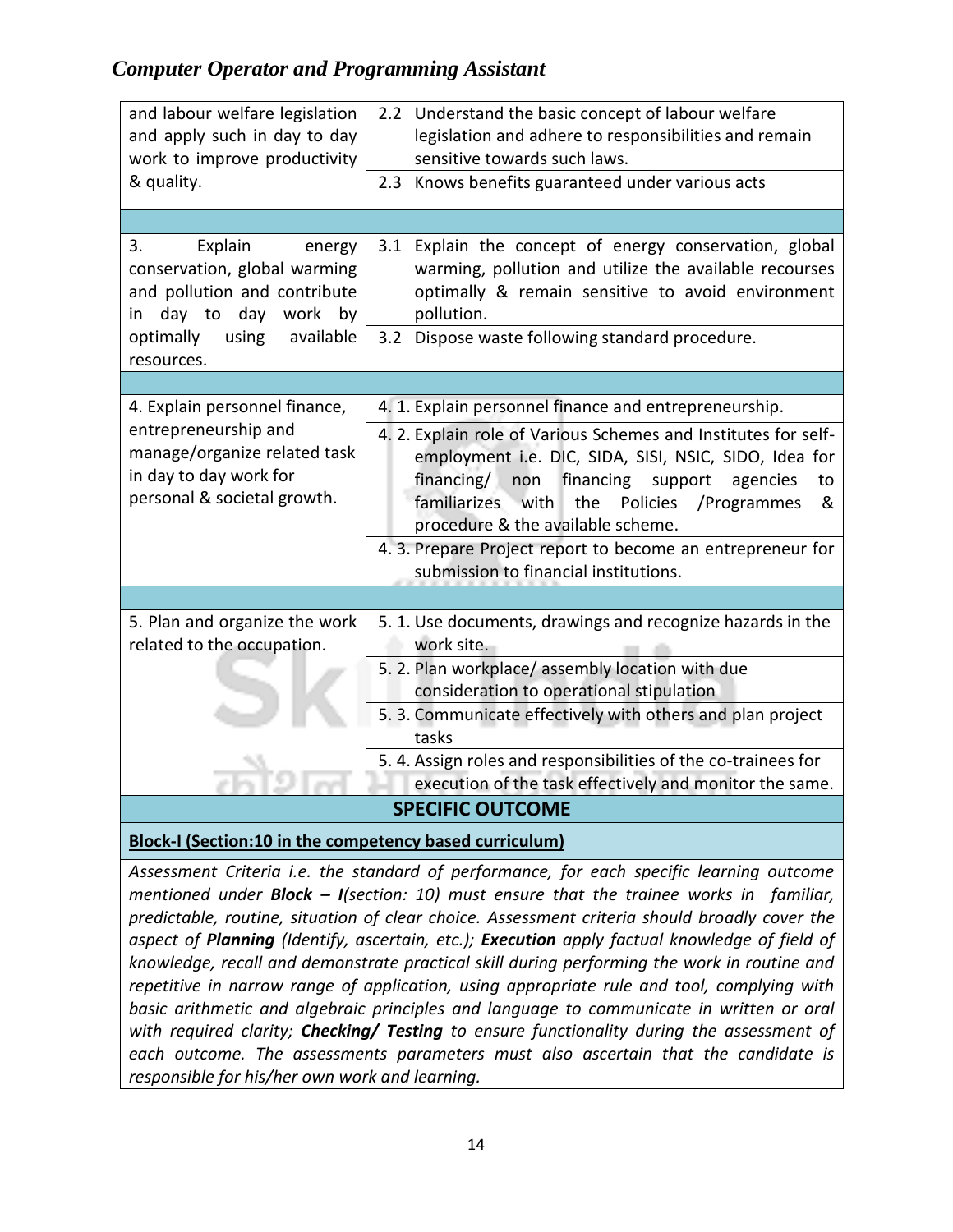| <b>Week</b><br>No. | <b>Professional Skills (Trade Practical)</b>    | <b>Professional Knowledge (Trade Theory)</b>   |
|--------------------|-------------------------------------------------|------------------------------------------------|
| 1.                 | <b>Computer components and Windows</b>          | <b>Introduction to Computers and Windows</b>   |
|                    | <b>Operating System</b>                         | <b>Operating System</b>                        |
|                    | Disassembling, Identification of                | History, Generations, Types,                   |
|                    | components and Reassembling a                   | Advantages and Applications of                 |
|                    | Desktop computer.                               | Computers.                                     |
|                    | Familiarization with Windows O.S                | Concepts of Hardware and Software.             |
|                    | desktop, using icons, buttons and               | Computer Hardware basics.                      |
|                    | customizing the desktop.                        | Introduction to various processors.            |
|                    | Managing files and folders, using               | Introduction to the functions of an            |
|                    | removable drives.                               | <b>Operating System, Popular Operating</b>     |
|                    | Viewing system properties and                   | Systems in Use.                                |
|                    | control panel details. Viewing and              | Main features of Windows O.S                   |
|                    | setting environmental variables.                | Various Input/ Output devices in use           |
|                    | Working with MS Paint.                          | and their features.                            |
|                    | <b>Computer Hardware basics and</b>             | Using Scanner, Printer and Webcam.             |
|                    | <b>Software Installation</b>                    | <b>Computer Hardware basics and</b>            |
|                    | Viewing the BIOS and changing the               | <b>Software Installation</b>                   |
|                    | Boot order.                                     | Introduction to the booting process,           |
|                    | Identify and rectify common                     | BIOS settings and their modification.          |
|                    | hardware and software issues.                   | Introduction to various types of               |
|                    | Installation of DVD, using different            | memories and their features.                   |
|                    | types of hard disks.                            | Basic Hardware and software issues             |
|                    | <b>Bluetooth Configuration, DVD</b>             | and their solutions.                           |
|                    | write techniques.                               | Formatting and Loading O.S and                 |
|                    |                                                 | Application software and Antivirus.            |
| 2.                 | <b>Familiarization with DOS CLI &amp; Linux</b> | <b>Introduction to DOS Command Line</b>        |
|                    | <b>Operating Systems.</b>                       | <b>Interface &amp; Linux Operating System.</b> |
|                    | Using basic DOS commands for                    | Introduction to basic DOS Internal             |
|                    | directory listing, file and folder              | and External Commands.                         |
|                    | management etc.                                 | Introduction to Open Source<br>$\bullet$       |
|                    | Using Basic Linux commands for                  | Software.                                      |

# **BASIC TRAINING (Block – I) Duration: (03) Three Months**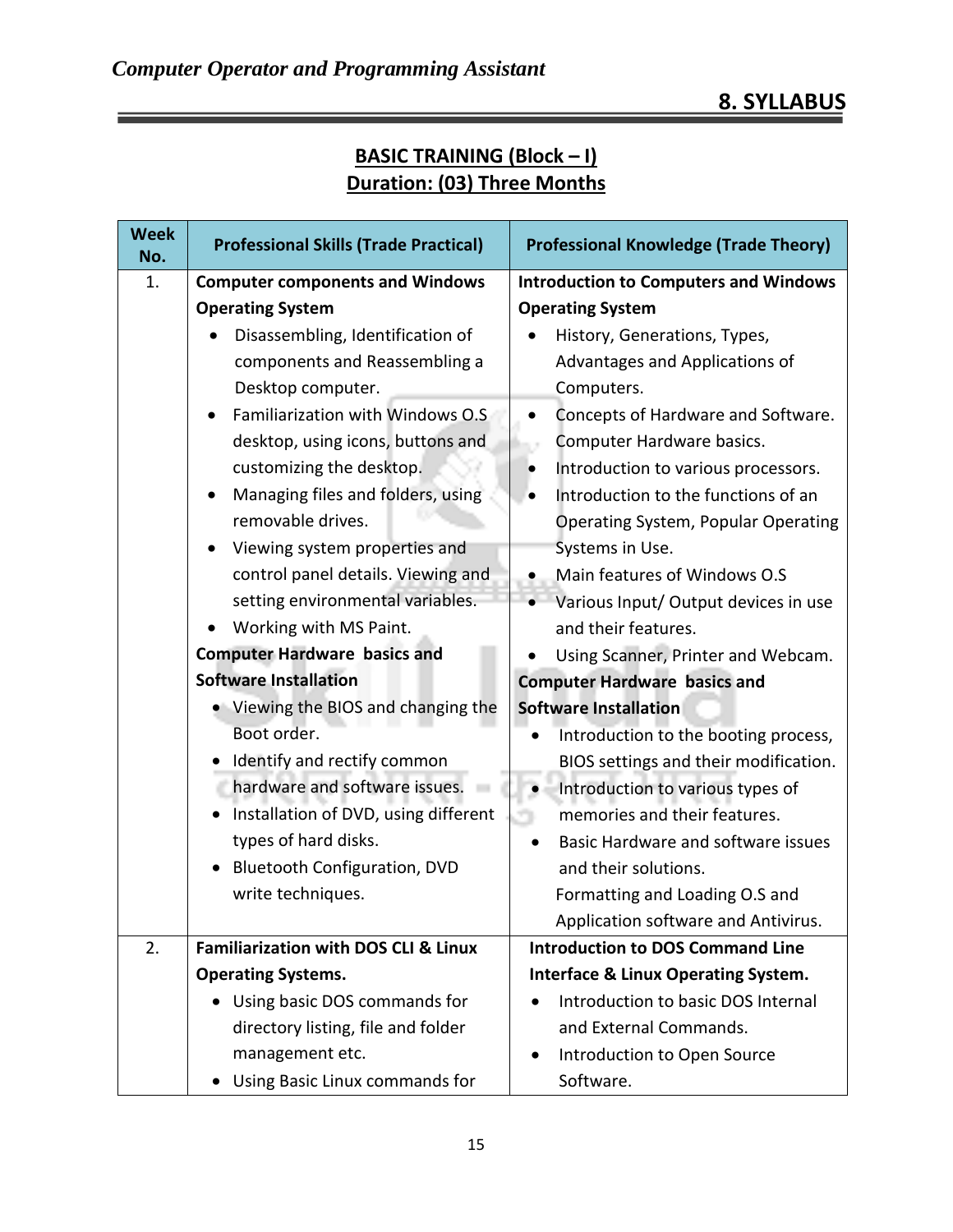| directory listing, file and folder                     | Introduction to Linux Operating       |
|--------------------------------------------------------|---------------------------------------|
| management, password etc.                              | System features, structure, files and |
| Using the Linux graphical user                         | processes.                            |
| interface for file and folder                          | Introduction to various Linux Shells. |
| management, exploring the                              | Basic Linux commands.                 |
| system etc.                                            | <b>Word Processing</b>                |
| <b>Using Word Processing Software</b>                  | Introduction to the various           |
| Familiarization with the Word                          | applications in office.               |
| window components.                                     | Introduction to Word features,        |
| Creating, saving and editing                           | Office button, toolbars.              |
| documents using Word.                                  | Creating, saving and formatting and   |
| Inserting and formatting tables                        | printing documents using Word.        |
| and other objects.                                     | Working with inserting objects,       |
| Using templates, autocorrect                           | macro, mail merge, templates and      |
| tools, macros and the mail                             | other tools in Word.                  |
| merge tool.                                            | Page setup and Printing Documents     |
| Working with Page layout                               | using word.                           |
| settings and printing                                  |                                       |
| documents.                                             |                                       |
| Typing practice using open                             |                                       |
| source typing tutor tools.                             |                                       |
| 3.<br><b>Using Spread Sheet Application</b>            | <b>Spread Sheet Application</b>       |
|                                                        |                                       |
| Creating, Saving and Formatting<br>Excel Spreadsheets. | Introduction to Excel features and    |
| Using Absolute and Relative                            | Data Types.                           |
| referencing, linking sheets,                           | Cell referencing. Use of functions of |
| Conditional formatting etc.                            | various categories, linking Sheets.   |
| Using Excel functions of all<br>$\bullet$              | Introduction to various functions in  |
| major categories.                                      | all categories of Excel.              |
| Using various data types in<br>$\bullet$               | Concepts of Sorting, Filtering and    |
| Excel, Sorting, filtering and                          | Validating Data.                      |
| validating data.                                       | Analysing data using charts, data     |
| Creating and formatting charts.<br>$\bullet$           | tables, pivot tables, goal seek and   |
| Importing & Exporting Excel                            | scenarios. Introduction to Reporting. |
| Data.                                                  | Concepts lookups (V lookup, H         |
| Performing data analysis using                         | lookup).                              |
|                                                        |                                       |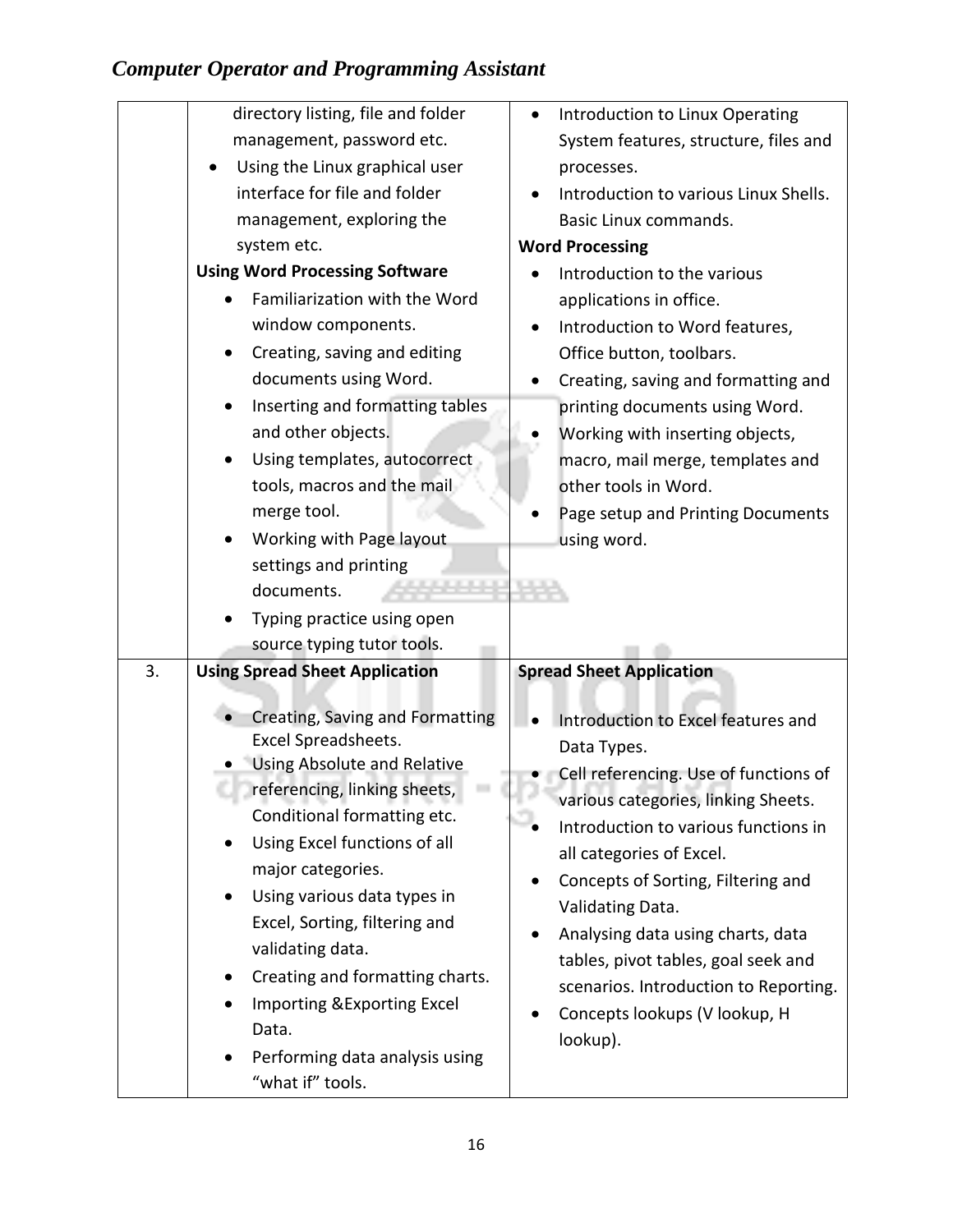|         | Modifying Excel Page setup and                                                                                            |                                                                                                                                 |  |
|---------|---------------------------------------------------------------------------------------------------------------------------|---------------------------------------------------------------------------------------------------------------------------------|--|
|         | printing.                                                                                                                 |                                                                                                                                 |  |
|         | Working with lookups (V lookup,                                                                                           |                                                                                                                                 |  |
|         | H lookup).                                                                                                                |                                                                                                                                 |  |
| $4 - 5$ | Image editing, Creating presentations                                                                                     | Image editing, Creating presentations &                                                                                         |  |
|         | & Using Open Office                                                                                                       | <b>Using Open Office</b>                                                                                                        |  |
|         | Use of windows and open<br>source image editing software<br>like Open Office Draw, GIMP,<br>Irfan View or a similar tool. | Introduction to Open Office.<br>Introduction to the properties and<br>editing of images.<br>Introduction to Power Point and its |  |
|         | Creating Slide shows, Inserting                                                                                           | advantages.                                                                                                                     |  |
|         | objects.                                                                                                                  | <b>Creating Slide Shows.</b>                                                                                                    |  |
|         | Animating Slide transitions and                                                                                           | Fine tuning the presentation and                                                                                                |  |
|         | Objects.                                                                                                                  | good presentation techniques.                                                                                                   |  |
|         |                                                                                                                           | <b>Database Management Systems</b>                                                                                              |  |
|         | <b>Database Management</b>                                                                                                | Concepts of Data, Information and                                                                                               |  |
|         | Creating database and                                                                                                     | Databases. Overview of popular                                                                                                  |  |
|         | designing a simple tables in                                                                                              | databases, RDBMS, OODB and                                                                                                      |  |
|         | Access.                                                                                                                   | NOSQL.                                                                                                                          |  |
|         | <b>Enforcing Integrity Constraints</b>                                                                                    | Rules for designing good tables.                                                                                                |  |
|         | and modifying the properties of                                                                                           | Integrity rules and constraints in a                                                                                            |  |
|         | tables and fields.                                                                                                        | table.                                                                                                                          |  |
|         | <b>Creating Relationships and</b>                                                                                         | Relationships in tables.                                                                                                        |  |
|         | joining tables.                                                                                                           | Introduction to various types of                                                                                                |  |
|         | <b>Creating Forms.</b>                                                                                                    | Queries and their uses.                                                                                                         |  |
|         | Creating simple select queries                                                                                            | Designing Access Reports and                                                                                                    |  |
|         | with various criteria and                                                                                                 | Forms.                                                                                                                          |  |
|         | calculations.                                                                                                             | Introduction to macros, designer                                                                                                |  |
|         |                                                                                                                           | objects controls, their properties                                                                                              |  |
|         |                                                                                                                           | and behaviour.                                                                                                                  |  |
| $6 - 7$ | <b>Configuring and Using Networks</b>                                                                                     | <b>Networking Concepts</b>                                                                                                      |  |
|         | Viewing Network connections.                                                                                              | Introduction to Computer Networks,                                                                                              |  |
|         | Connecting a computer to a<br>$\bullet$                                                                                   | Necessity and Advantages.                                                                                                       |  |
|         | network and sharing of Devices,                                                                                           | Client Server and peer to Peer<br>٠                                                                                             |  |
|         | files and Folders.                                                                                                        | networking concepts.                                                                                                            |  |
|         | Familiarization with various                                                                                              | Concept of Proxy Server and proxy                                                                                               |  |
|         | Network devices, Connectors                                                                                               | firewall server.                                                                                                                |  |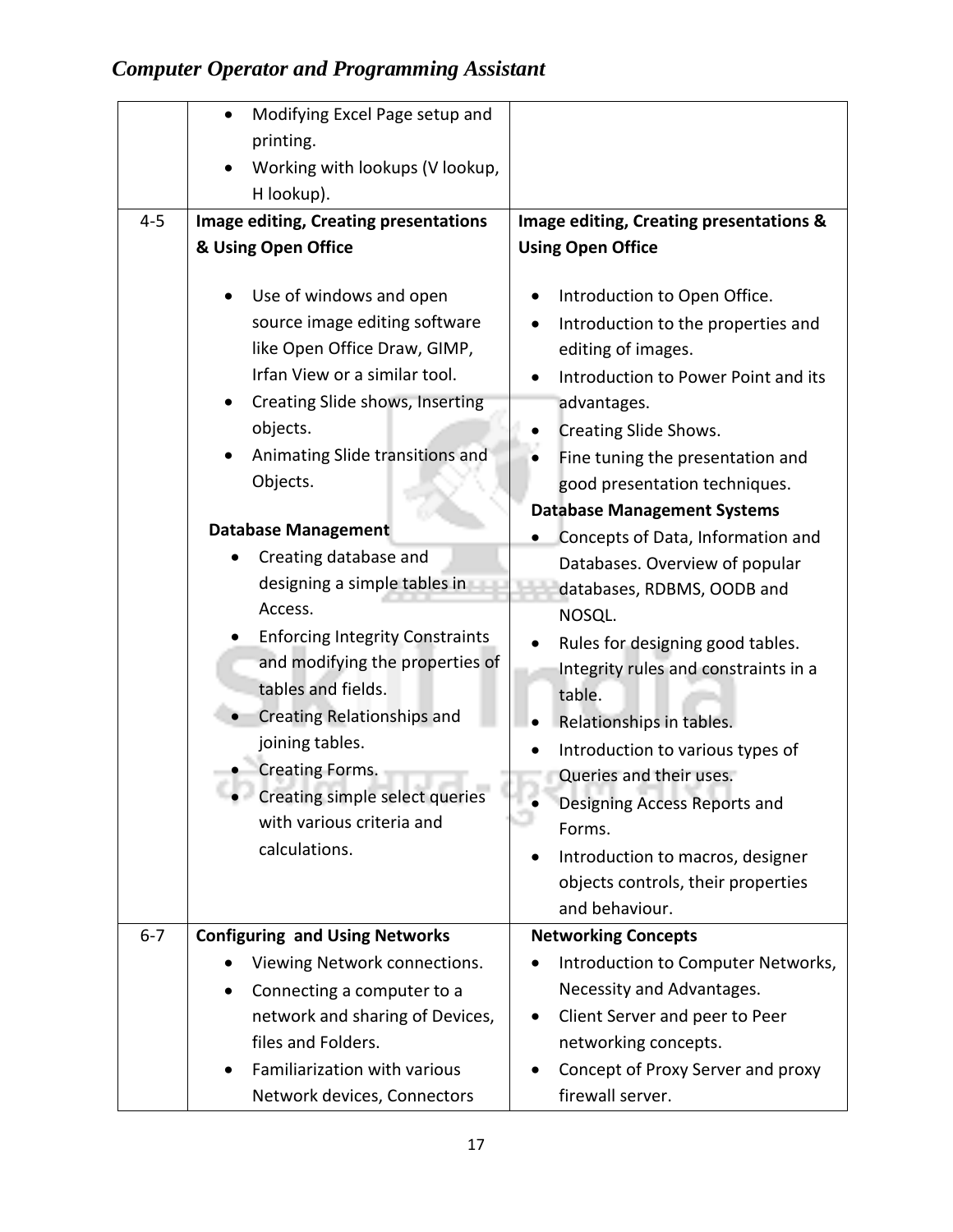| and Cables.                                      | Network topologies. Introduction to    |
|--------------------------------------------------|----------------------------------------|
| IP Addressing and Subnet for                     | LAN, WAN and MAN.                      |
| IPV4 / IPV6, Masking, pinging to                 | Network components, viz. Modem,        |
| test networks.                                   | Hub, Switch, Router, Bridge,           |
| Using various tools for computer                 | Gateway etc.                           |
| maintenance, Network security.                   | Network Cables, Wireless networks      |
| <b>Internet Concepts</b>                         | and Blue Tooth technology.             |
| Browsing the Internet for                        | Concept of ISO - OSI 7 Layer Model.    |
| information.                                     | Overview of various Network            |
| • Creating and using $e$ – mail for              | protocols Viz. TCP/IP, FTP, Telnet     |
| communication.                                   | etc.                                   |
| Communication using text, video                  | Logical and Physical Addresses,        |
| chatting and social networking                   | Classes of Networks.                   |
| sites.                                           | <b>Network Security &amp; firewall</b> |
| Identifying various threats to the               | concepts.                              |
| system connected to the net.                     | Concept of DHCP Server.                |
| Protecting the computer against                  | <b>Internet Concepts</b>               |
| various internet threats.                        | Introduction to WWW, Concept of        |
| Configure Outlook, mail service in               | Internet, Web Browsers, internet       |
| mobile phones. Using tools like                  | servers and search engines.            |
| Skype, Google+ etc.                              | <b>Concepts of Domain naming</b>       |
| <b>Designing Static Web Pages</b>                | Systems and E mail communication.      |
| Designing simple web pages                       | Introduction to video chatting tools,  |
| with text, pictures, tables, lists,              | <b>VOIP and Social Networking</b>      |
| hyperlinks, frames, marquees                     | concepts.                              |
| etc. using HTML tags.                            | Concept of Cloud storage and Open      |
| Dividing website using division                  | Web Server.                            |
| tag in html 5, embed Google map                  | Introduction to Internet Security,     |
| into website, how to put                         | Threats and attacks, Malicious         |
| readymade slider, scrolling                      | Software types, Internet security      |
| images, zoom image on mouse                      | products and their advantages.         |
| over, create navigation menubar                  | <b>Web Design Concepts</b>             |
| in html using list put image icon<br>with links. | Concepts of Static and Dynamic Web     |
|                                                  | pages.                                 |
| Convert PSD file to html                         | Introduction to HTML and various       |
| document using html tags and                     | tags in HTML.                          |
| images.                                          | Creating Forms with controls using     |
|                                                  | HTML.                                  |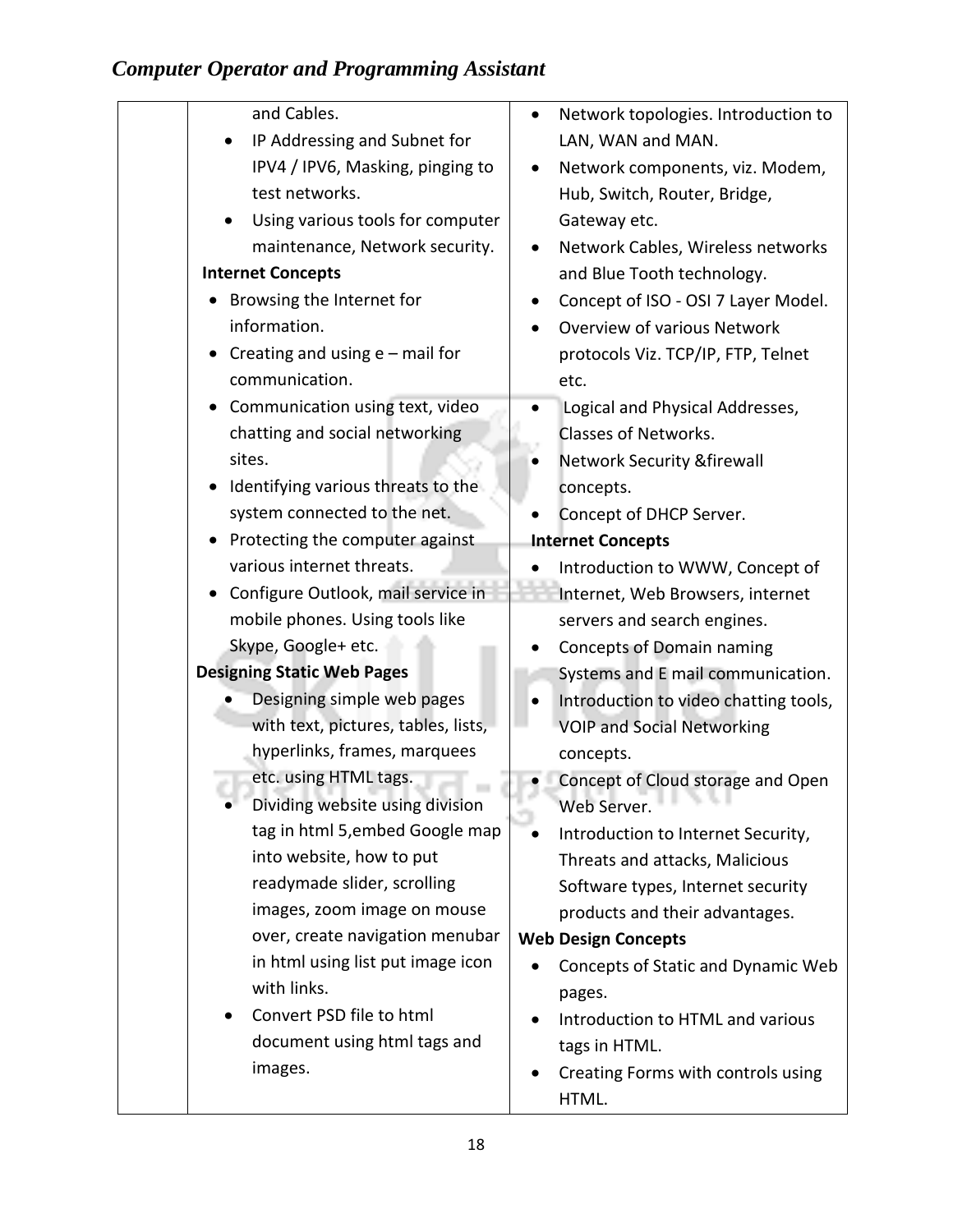|         |                                                                                                                                                                                                                                                                                                                                                                                                                                                                                                                            | Concepts of CSS and applying CSS to<br><b>HTML</b><br>Introduction to open source CMS<br>viz. Joomla, Wordpress etc. and Web<br>authoring tools viz. KompoZer,<br>FrontPage etc.<br>Basic Concepts of Flash and<br>Dreamweaver.                                                                                                                                                                                                                                                                                                                                                                                                                                                                                                                                                                                                                                         |
|---------|----------------------------------------------------------------------------------------------------------------------------------------------------------------------------------------------------------------------------------------------------------------------------------------------------------------------------------------------------------------------------------------------------------------------------------------------------------------------------------------------------------------------------|-------------------------------------------------------------------------------------------------------------------------------------------------------------------------------------------------------------------------------------------------------------------------------------------------------------------------------------------------------------------------------------------------------------------------------------------------------------------------------------------------------------------------------------------------------------------------------------------------------------------------------------------------------------------------------------------------------------------------------------------------------------------------------------------------------------------------------------------------------------------------|
| $8 - 9$ | <b>Java Script</b><br>Familiarization with JavaScript<br>elements.<br><b>Embedding JavaScript in HTML</b><br>to display information in web<br>pages. Documentation and<br>Formatting.<br>Using JavaScript Variables, Data<br>types, Constants and Operators.<br>Working with functions, and<br>calling of function on JavaScript<br>events.<br>Create running clock on website<br>using JavaScript.<br>Find users browser and<br>operating system using<br>javascript.<br>Client side validation of form in<br>javascript. | <b>Java Script</b><br>Algorithms and flowcharts.<br>Introduction to Web Servers and<br>their features.<br>Introduction to Programming and<br>Scripting Languages.<br>Introduction to JavaScript and its<br>application for the web.<br>JavaScript Basics - Data types,<br>Variables, Constants. Conversion<br>between data types.<br>The Arithmetic, Comparison,<br>Logical and String Operators in<br>JavaScript. Operator precedence.<br>Arrays in JavaScript - concepts,<br>types and usage.<br>Program Control Statements and<br>loops in JavaScript.<br>Introduction to Functions in<br>JavaScript.<br><b>Built in JavaScript functions</b><br>overview.<br>The String data type in JavaScript.<br>$\bullet$<br>Introduction to String, Math and<br>Date Functions.<br>Concepts of Pop Up boxes in<br>JavaScript.<br>Introduction to the Document<br>Object Model. |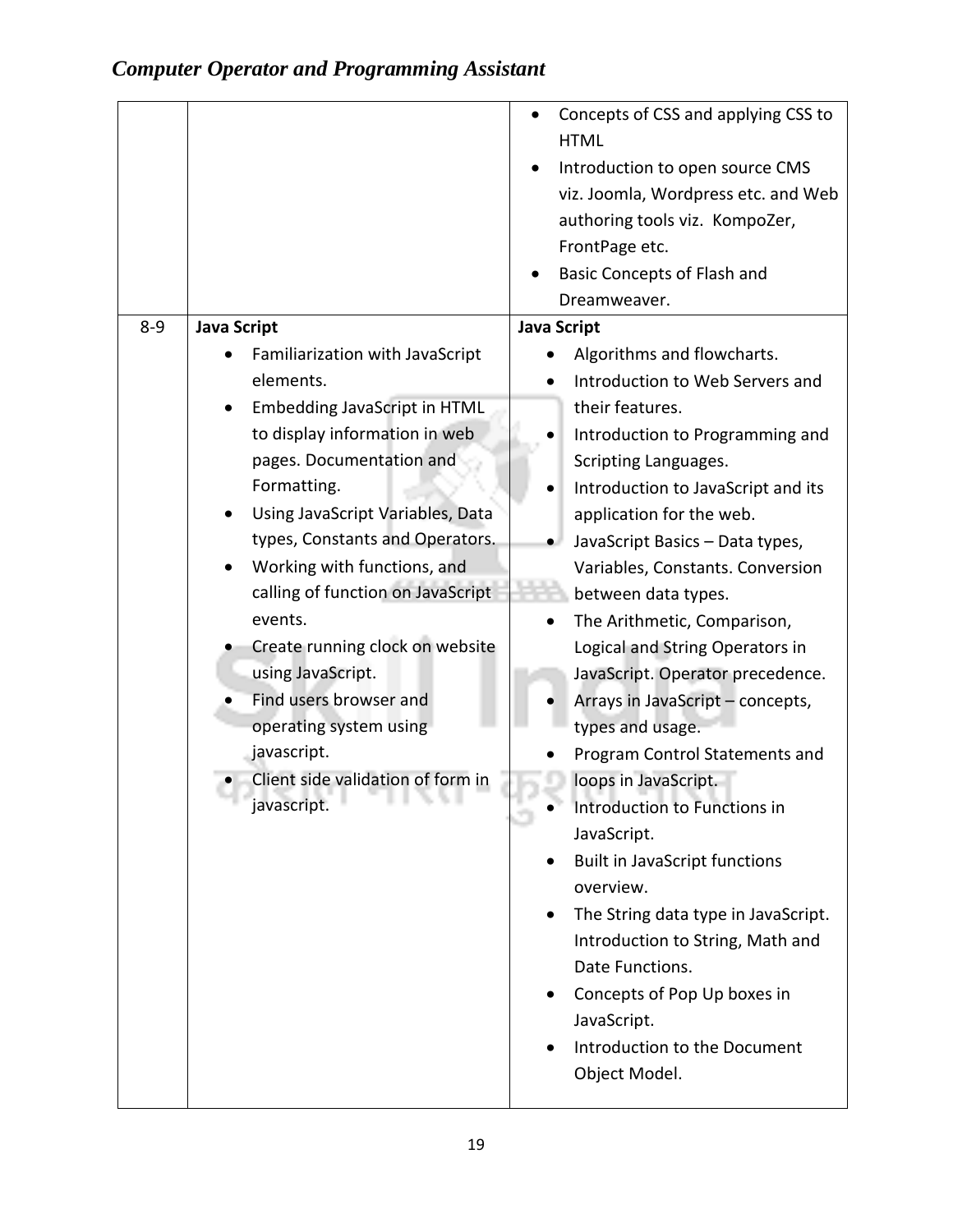| $10 - 11$ | <b>Programming with VBA</b>             | <b>Introduction to VBA, Features and</b>        |  |
|-----------|-----------------------------------------|-------------------------------------------------|--|
|           | Familiarization with the VBA            | Applications.                                   |  |
|           | Editor.                                 | Introduction to VBA features and                |  |
|           | Writing simple programs                 | applications.                                   |  |
|           | involving VBA Data types,               | VBA Data types, Variables and                   |  |
|           | Variables, Operators and                | Constants.                                      |  |
|           | Constants.                              | Operators in VBA and operator                   |  |
|           | Working with string variables in        | precedence.                                     |  |
|           | VBA.                                    | Mathematical Expressions in VBA.                |  |
|           | <b>Creating and Manipulating</b>        | Introduction to Strings in VBA.                 |  |
|           | Arrays in VBA.                          | Introduction to Arrays in VBA.                  |  |
|           | Working with conditional                | Conditional processing in VBA,                  |  |
|           | statements like If. Elseif, Select      | using the IF, Elseif, Select Case               |  |
|           | Case statements in VBA.                 | Statements.                                     |  |
|           | Creating Message boxes and<br>$\bullet$ | Loops in VBA Introduction to VBA.               |  |
|           | Input boxes in VBA.                     | VBA message boxes and input                     |  |
|           | <b>Creating Functions and</b>           | boxes.                                          |  |
|           | Procedures. Passing                     | Introduction to Creating functions              |  |
|           | Parameters and Using                    | and Procedures in VBA.                          |  |
|           | Returned Data.                          | Using the built in functions.                   |  |
|           |                                         | Creating and editing macros.                    |  |
|           |                                         | Introduction to Object Oriented                 |  |
|           |                                         | <b>Programming Concepts. Concepts</b>           |  |
|           |                                         | of Classes, Objects, Properties and             |  |
|           |                                         | Methods.                                        |  |
|           |                                         | <b>Events and Event driven</b>                  |  |
|           |                                         | programming concepts.                           |  |
|           |                                         | The user forms and control in                   |  |
|           |                                         | Excel VBA.                                      |  |
|           |                                         | Properties, events and methods                  |  |
|           |                                         | associated with the Button, Check               |  |
|           |                                         | Box, Label, ComboBox, Group Box,                |  |
|           |                                         | Option Button, List Box, Scroll Bar             |  |
|           |                                         | and Spin button controls.                       |  |
|           |                                         | Overview of ActiveX Data objects.               |  |
|           |                                         | Debugging Techniques.                           |  |
| 12        | <b>Using Accounting Software</b>        | <b>Smart Accounting</b>                         |  |
|           | Basic accounting practice.              | Basics of Accounting, Golden Rules<br>$\bullet$ |  |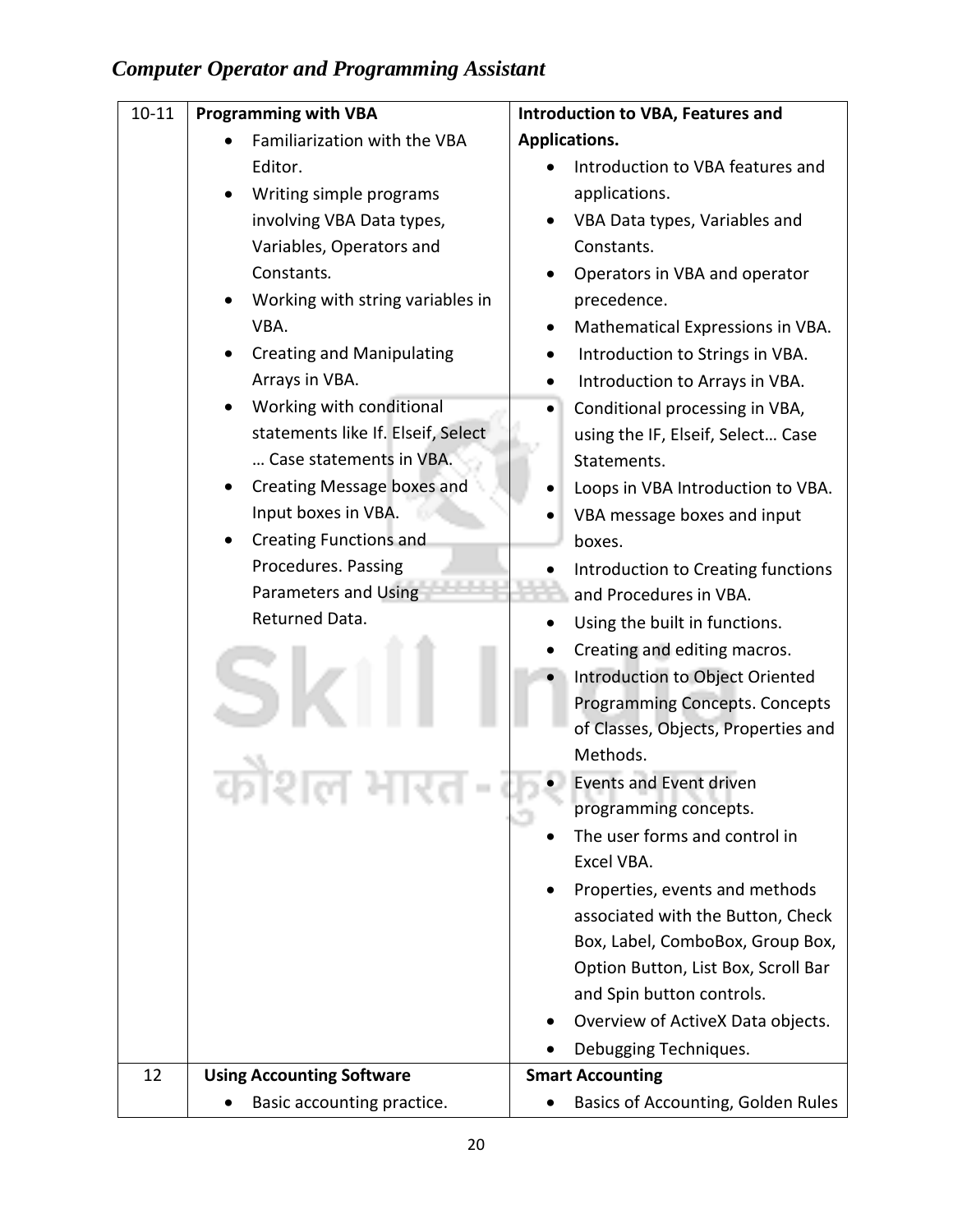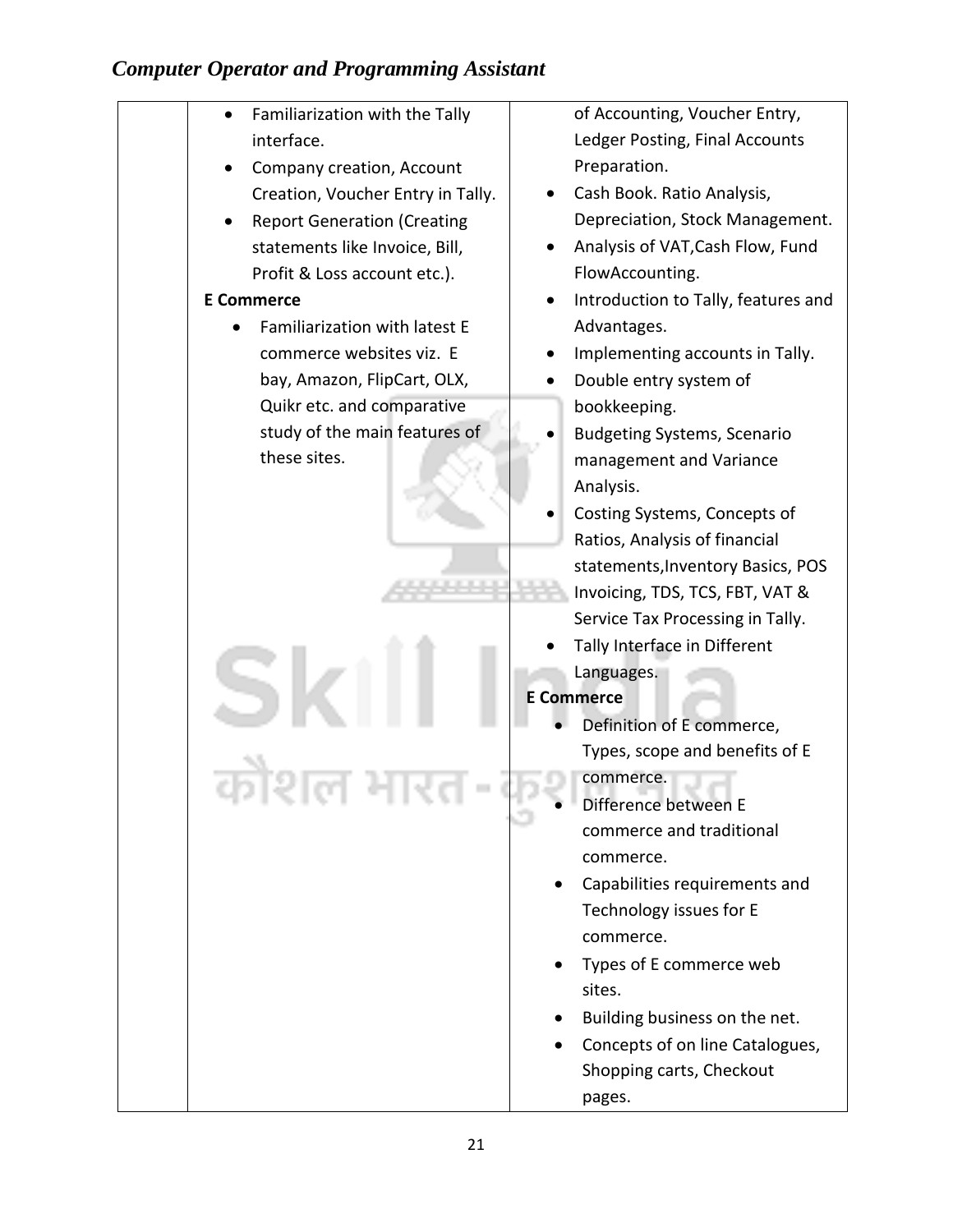|    | Payment and Order                                                                                                                                                                                                       |
|----|-------------------------------------------------------------------------------------------------------------------------------------------------------------------------------------------------------------------------|
|    | Processing, Authorization,                                                                                                                                                                                              |
|    | Chargeback and other                                                                                                                                                                                                    |
|    | payment methods.                                                                                                                                                                                                        |
|    | Security issues and payment                                                                                                                                                                                             |
|    | gateways.                                                                                                                                                                                                               |
|    | <b>Cyber Security:</b>                                                                                                                                                                                                  |
|    | Overview of Information Security,<br>Security threats, information<br>Security vulnerability and Risk<br>management<br>Introduction to Directory Services,<br>Access Control, Software<br>Development Security, Privacy |
|    | protection, Audit and Security.                                                                                                                                                                                         |
|    | Introduction to I.T Act and                                                                                                                                                                                             |
|    | penalties for cybercrimes.                                                                                                                                                                                              |
| 13 | <b>Assessment/Examination 03days</b>                                                                                                                                                                                    |

**NOTE: -** *More emphasis to be given on video/real-life pictures during theoretical classes. Some real-life pictures/videos of related industry operations may be shown to the trainees to give a feel of Industry and their future assignment.*

कौशल भारत-कुशल भारत

Vita 1991

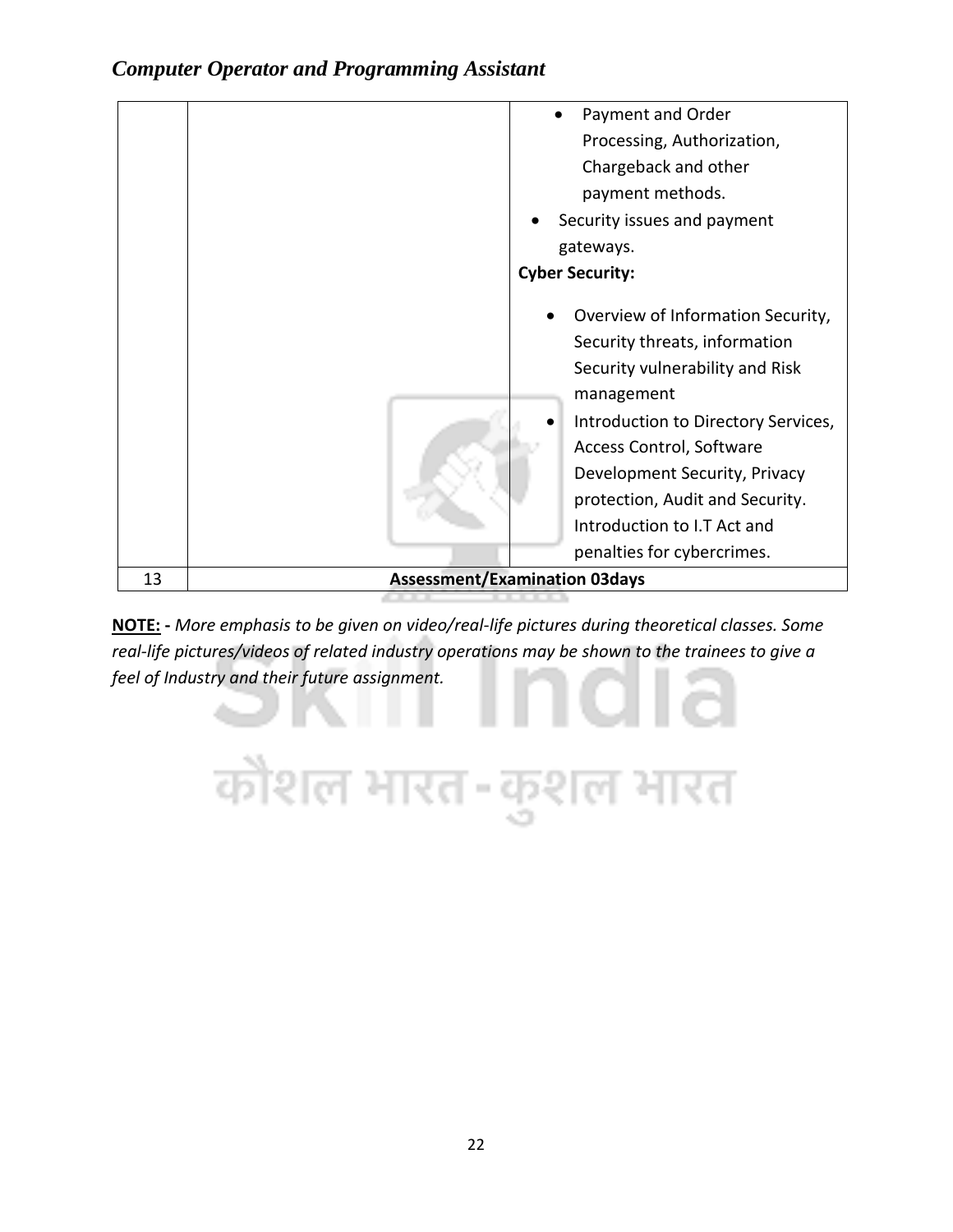# **9. SYLLABUS - CORE SKILLS**

## **9.1 EMPLOYABILITY SKILLS (DURATION: - 110 HRS.)**

| $Block - I$<br>(Duration - 55 hrs.)            |                                                                                                                                                                                                                                                                                                                                                                                                                                                                                                                                                  |  |  |
|------------------------------------------------|--------------------------------------------------------------------------------------------------------------------------------------------------------------------------------------------------------------------------------------------------------------------------------------------------------------------------------------------------------------------------------------------------------------------------------------------------------------------------------------------------------------------------------------------------|--|--|
| 1. English Literacy                            |                                                                                                                                                                                                                                                                                                                                                                                                                                                                                                                                                  |  |  |
| Duration: 20 Hrs.                              | :09<br><b>Marks</b>                                                                                                                                                                                                                                                                                                                                                                                                                                                                                                                              |  |  |
| Pronunciation                                  | Accentuation (mode of pronunciation) on simple words, Diction<br>(use of word and speech)                                                                                                                                                                                                                                                                                                                                                                                                                                                        |  |  |
| <b>Functional Grammar</b>                      | Transformation of sentences, Voice change, Change of tense,<br>Spellings.                                                                                                                                                                                                                                                                                                                                                                                                                                                                        |  |  |
| <b>Reading</b>                                 | Reading and understanding simple sentences about self, work and<br>environment                                                                                                                                                                                                                                                                                                                                                                                                                                                                   |  |  |
| <b>Writing</b>                                 | Construction of simple sentences Writing simple English                                                                                                                                                                                                                                                                                                                                                                                                                                                                                          |  |  |
| <b>Speaking / Spoken</b><br><b>English</b>     | Speaking with preparation on self, on family, on friends/<br>classmates, onknow, picture reading gain confidence through role-<br>playing and discussions on current happening job description,<br>asking about someone's job habitual<br>actions.<br>Cardinal<br>(fundamental) numbers ordinal numbers. Taking messages, passing<br>messages on and filling in message forms Greeting<br>and<br>introductions office hospitality, Resumes or curriculum vita<br>essential parts, letters of application reference to previous<br>communication. |  |  |
| 2. I.T. Literacy<br>Duration: 20 Hrs.          | <b>Marks</b>                                                                                                                                                                                                                                                                                                                                                                                                                                                                                                                                     |  |  |
| <b>Basics of Computer</b>                      | :09<br>Introduction, Computer and its applications, Hardware and                                                                                                                                                                                                                                                                                                                                                                                                                                                                                 |  |  |
|                                                | peripherals, Switching on-Starting and shutting down of computer.                                                                                                                                                                                                                                                                                                                                                                                                                                                                                |  |  |
| <b>Computer Operating</b><br><b>System</b>     | Basics of Operating System, WINDOWS, The user interface of<br>Windows OS, Create, Copy, Move and delete Files and Folders, Use<br>of External memory like pen drive, CD, DVD etc., Use of Common<br>applications.                                                                                                                                                                                                                                                                                                                                |  |  |
| <b>Word processing and</b><br><b>Worksheet</b> | Basic operating of Word Processing, Creating, opening and closing<br>Documents, use of shortcuts, Creating and Editing of Text,<br>Formatting the Text, Insertion & creation of Tables. Printing<br>document.<br>Basics of Excel worksheet, understanding basic commands,<br>creating simple worksheets, understanding sample worksheets,<br>use of simple formulas and functions, Printing of simple excel<br>sheets.                                                                                                                           |  |  |
| <b>Computer Networking</b><br>and Internet     | Basic of computer Networks (using real life examples), Definitions<br>of Local Area Network (LAN), Wide Area Network (WAN), Internet,<br>Concept of Internet (Network of Networks),<br>Meaning of World Wide Web (WWW), Web Browser, Web Site,                                                                                                                                                                                                                                                                                                   |  |  |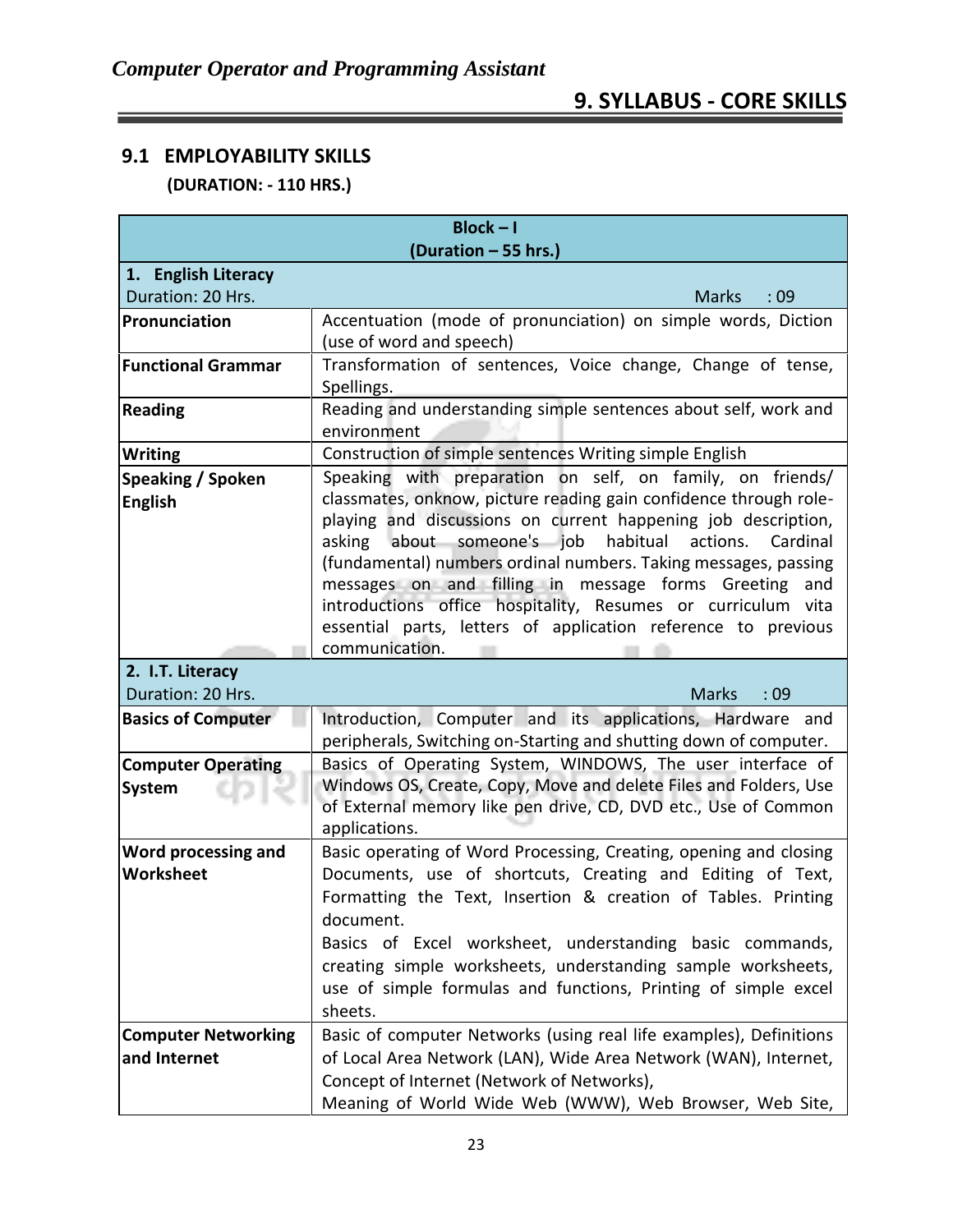|                                  | Web page and Search Engines. Accessing the Internet using Web        |  |  |
|----------------------------------|----------------------------------------------------------------------|--|--|
|                                  | Browser, Downloading and Printing Web Pages, Opening an email        |  |  |
|                                  | account and use of email. Social media sites and its implication.    |  |  |
|                                  | Information Security and antivirus tools, Do's and Don'ts in         |  |  |
|                                  | Information Security, Awareness of IT - ACT, types of cybercrimes.   |  |  |
| 2. Communication Skills          |                                                                      |  |  |
| Duration: 15 Hrs.                | <b>Marks</b><br>: 07                                                 |  |  |
| Introduction to                  | Communication and its importance                                     |  |  |
| <b>Communication Skills</b>      | Principles of Effective communication                                |  |  |
|                                  | Types of communication - verbal, nonverbal, written, email, talking  |  |  |
|                                  | on phone.                                                            |  |  |
|                                  | Nonverbal<br>communication -characteristics,<br>components-Para-     |  |  |
|                                  | language                                                             |  |  |
|                                  | Body language                                                        |  |  |
|                                  | Barriers to communication and dealing with barriers.                 |  |  |
|                                  | Handling nervousness/ discomfort.                                    |  |  |
| <b>Listening Skills</b>          | Listening-hearing and listening, effective listening, barriers<br>to |  |  |
|                                  | effective listening guidelines for effective listening.              |  |  |
|                                  | Triple- A Listening - Attitude, Attention & Adjustment.              |  |  |
|                                  | Active Listening Skills.                                             |  |  |
| <b>Motivational Training</b>     | Characteristics Essential to Achieving Success.                      |  |  |
|                                  | The Power of Positive Attitude.                                      |  |  |
|                                  | Self-awareness                                                       |  |  |
|                                  | <b>Importance of Commitment</b>                                      |  |  |
|                                  | <b>Ethics and Values</b>                                             |  |  |
|                                  | <b>Ways to Motivate Oneself</b>                                      |  |  |
|                                  | Personal Goal setting and Employability Planning.                    |  |  |
| <b>Facing Interviews</b>         | Manners, Etiquettes, Dress code for an interview                     |  |  |
|                                  | Do's & Don'ts for an interview.                                      |  |  |
| <b>Behavioral Skills</b>         | Problem Solving                                                      |  |  |
|                                  | <b>Confidence Building</b><br>m                                      |  |  |
|                                  | Attitude                                                             |  |  |
| 3. Entrepreneurship Skills       |                                                                      |  |  |
| Duration: 15 Hrs.                | <b>Marks</b><br>:06                                                  |  |  |
| <b>Concept of</b>                | Entrepreneur - Entrepreneurship - Enterprises:-Conceptual issue      |  |  |
| Entrepreneurship                 | management, Entrepreneurial motivation.<br>VS.<br>Entrepreneurship   |  |  |
|                                  | Performance & Record, Role & Function of entrepreneurs in            |  |  |
|                                  | relation to the enterprise & relation to the economy, Source of      |  |  |
|                                  | business ideas, Entrepreneurial opportunities, The process of        |  |  |
|                                  | setting up a business.                                               |  |  |
| <b>Project Preparation &amp;</b> | Qualities of a good Entrepreneur, SWOT and Risk Analysis. Concept    |  |  |
| <b>Marketing analysis</b>        | & application of PLC, Sales & distribution Management. Different     |  |  |
|                                  | Between Small Scale & Large Scale Business, Market Survey,           |  |  |
|                                  | Method of marketing, Publicity and advertisement, Marketing Mix.     |  |  |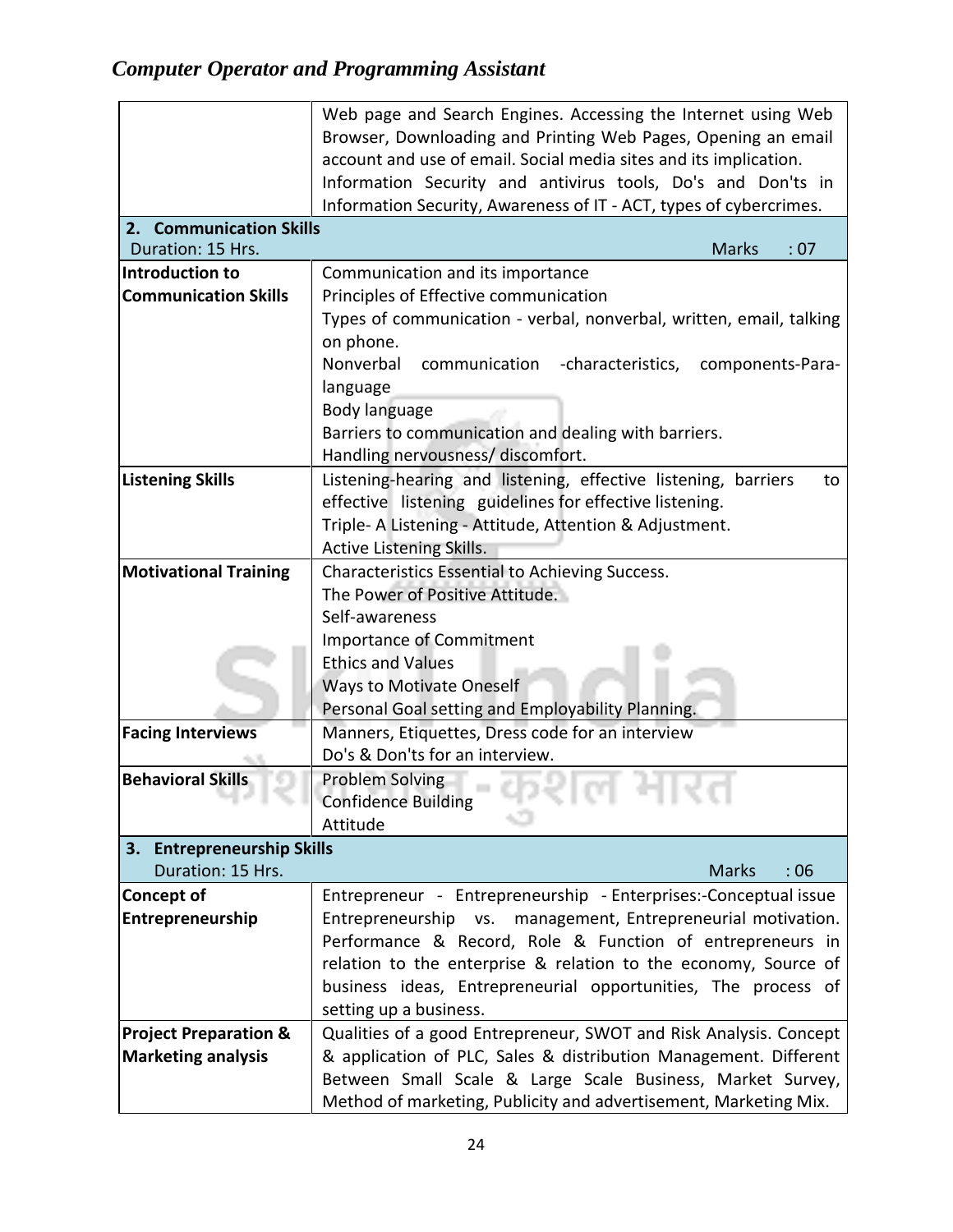| <b>Institutions Support</b>                              | Preparation of Project. Role of Various Schemes and Institutes for                                                    |  |  |
|----------------------------------------------------------|-----------------------------------------------------------------------------------------------------------------------|--|--|
|                                                          | self-employment i.e. DIC, SIDA, SISI, NSIC, SIDO, Idea for financing/                                                 |  |  |
|                                                          | non financing support agencies to familiarizes with the Policies                                                      |  |  |
|                                                          | /Programmes& procedure & the available scheme.                                                                        |  |  |
| Investment                                               | Project formation, Feasibility, Legal formalities i.e., Shop Act,                                                     |  |  |
| Procurement                                              | Estimation & Costing, Investment procedure - Loan procurement -                                                       |  |  |
|                                                          | Banking Processes.                                                                                                    |  |  |
| 4. Productivity                                          |                                                                                                                       |  |  |
| Duration: 10 Hrs.                                        | :05<br><b>Marks</b>                                                                                                   |  |  |
| <b>Benefits</b>                                          | Personal / Workman - Incentive, Production linked Bonus,                                                              |  |  |
|                                                          | Improvement in living standard.                                                                                       |  |  |
| <b>Affecting Factors</b>                                 | Skills, Working Aids, Automation, Environment, Motivation - How                                                       |  |  |
|                                                          | improves or slows down.                                                                                               |  |  |
| <b>Comparison with</b>                                   | Comparative productivity in developed countries (viz. Germany,                                                        |  |  |
| developed countries                                      | Japan and Australia) in selected industries e.g. Manufacturing, Steel,                                                |  |  |
|                                                          | Mining, Construction etc. Living standards of those countries,                                                        |  |  |
|                                                          | wages.                                                                                                                |  |  |
| <b>Personal Finance</b>                                  | Banking processes, Handling ATM, KYC registration, safe cash                                                          |  |  |
| handling, Personal risk and Insurance.<br>Management     |                                                                                                                       |  |  |
| 5. Occupational Safety, Health and Environment Education |                                                                                                                       |  |  |
| Duration: 15 Hrs.                                        | <b>Marks</b><br>:06                                                                                                   |  |  |
| <b>Safety &amp; Health</b>                               | Introduction to Occupational Safety and Health importance of                                                          |  |  |
|                                                          | safety and health at workplace.                                                                                       |  |  |
| <b>Occupational Hazards</b>                              | Hazards,<br>Chemical<br>Hazards, Vibroacoustic<br>Hazards,<br><b>Basic</b><br>Mechanical                              |  |  |
|                                                          | Hazards, Electrical Hazards, Thermal<br>Hazards.<br>health,<br>hygienic, Occupational<br>Occupational<br>Occupational |  |  |
|                                                          | Diseases/Disorders & its prevention.                                                                                  |  |  |
| <b>Accident &amp; safety</b>                             | Basic principles for protective equipment.                                                                            |  |  |
|                                                          | Accident Prevention techniques - control of accidents and safety                                                      |  |  |
|                                                          | measures.<br>a.                                                                                                       |  |  |
| <b>First Aid</b>                                         | Care of injured & Sick at the workplaces, First-Aid & Transportation                                                  |  |  |
|                                                          | of sick person.                                                                                                       |  |  |
| <b>Basic Provisions</b>                                  | Idea of basic provision legislation of India.                                                                         |  |  |
|                                                          | Safety, health, welfare under legislative of India.                                                                   |  |  |
| Ecosystem                                                | Introduction to Environment. Relationship between Society and                                                         |  |  |
|                                                          | Environment, Ecosystem and Factors causing imbalance.                                                                 |  |  |
| <b>Pollution</b>                                         | Pollution and pollutants including liquid, gaseous, solid and                                                         |  |  |
|                                                          | hazardous waste.                                                                                                      |  |  |
| <b>Energy Conservation</b>                               | Conservation of Energy, re-use and recycle.                                                                           |  |  |
| <b>Global warming</b>                                    | Global warming, climate change and Ozone layer depletion.                                                             |  |  |
| <b>Ground Water</b>                                      | Hydrological cycle, ground and surface water, Conservation and                                                        |  |  |
|                                                          | Harvesting of water.                                                                                                  |  |  |
| Environment                                              | Right attitude towards environment, Maintenance of in -house                                                          |  |  |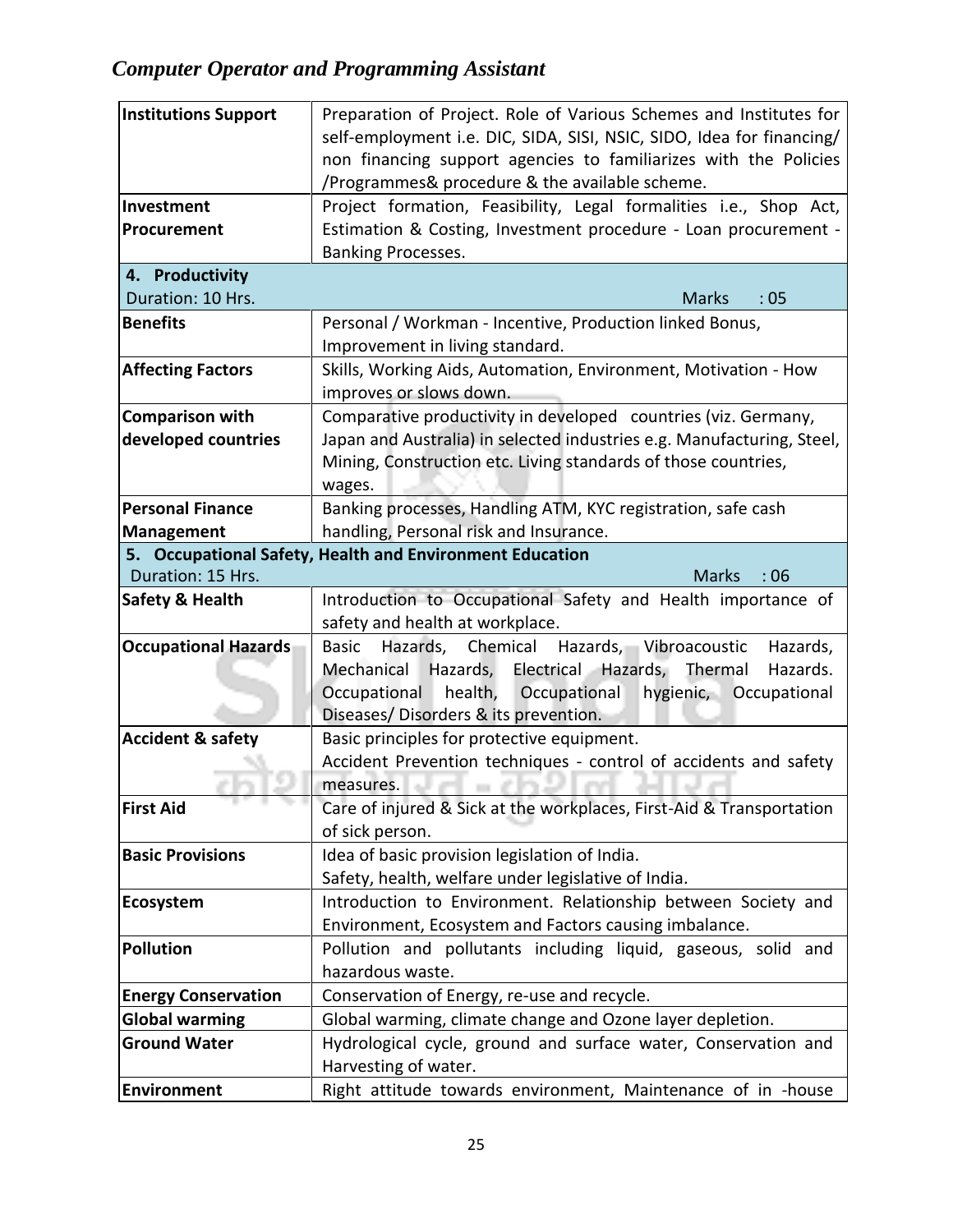|                                                                                                | environment.                                                         |  |  |  |  |
|------------------------------------------------------------------------------------------------|----------------------------------------------------------------------|--|--|--|--|
| 6. Labour Welfare Legislation                                                                  |                                                                      |  |  |  |  |
| Duration: 05 Hrs.<br><b>Marks</b><br>: 03                                                      |                                                                      |  |  |  |  |
| <b>Welfare Acts</b><br>Benefits guaranteed under various acts- Factories Act,                  |                                                                      |  |  |  |  |
|                                                                                                | Apprenticeship Act, Employees State Insurance Act (ESI), Payment     |  |  |  |  |
|                                                                                                | Wages Act, Employees Provident Fund Act, The Workmen's               |  |  |  |  |
|                                                                                                | compensation Act.                                                    |  |  |  |  |
| 7. Quality Tools                                                                               |                                                                      |  |  |  |  |
| Duration: 10 Hrs.                                                                              | <b>Marks</b><br>:05                                                  |  |  |  |  |
| <b>Quality Consciousness</b>                                                                   | Meaning of quality, Quality characteristic.                          |  |  |  |  |
| <b>Quality Circles</b><br>Definition, Advantage of small group activity, objectives of quality |                                                                      |  |  |  |  |
|                                                                                                | Circle, Roles and function of Quality Circles in Organization,       |  |  |  |  |
|                                                                                                | Operation of Quality circle. Approaches to starting Quality Circles, |  |  |  |  |
|                                                                                                | Steps for continuation Quality Circles.                              |  |  |  |  |
| <b>Quality Management</b>                                                                      | Idea of ISO 9000 and BIS systems and its importance in maintaining   |  |  |  |  |
| <b>System</b>                                                                                  | qualities.                                                           |  |  |  |  |
| <b>House Keeping</b>                                                                           | Purpose of House-keeping, Practice of good Housekeeping.             |  |  |  |  |
| <b>Quality Tools</b>                                                                           | Basic quality tools with a few examples.                             |  |  |  |  |

# Skill India कौशल भारत-कुशल भारत

888888888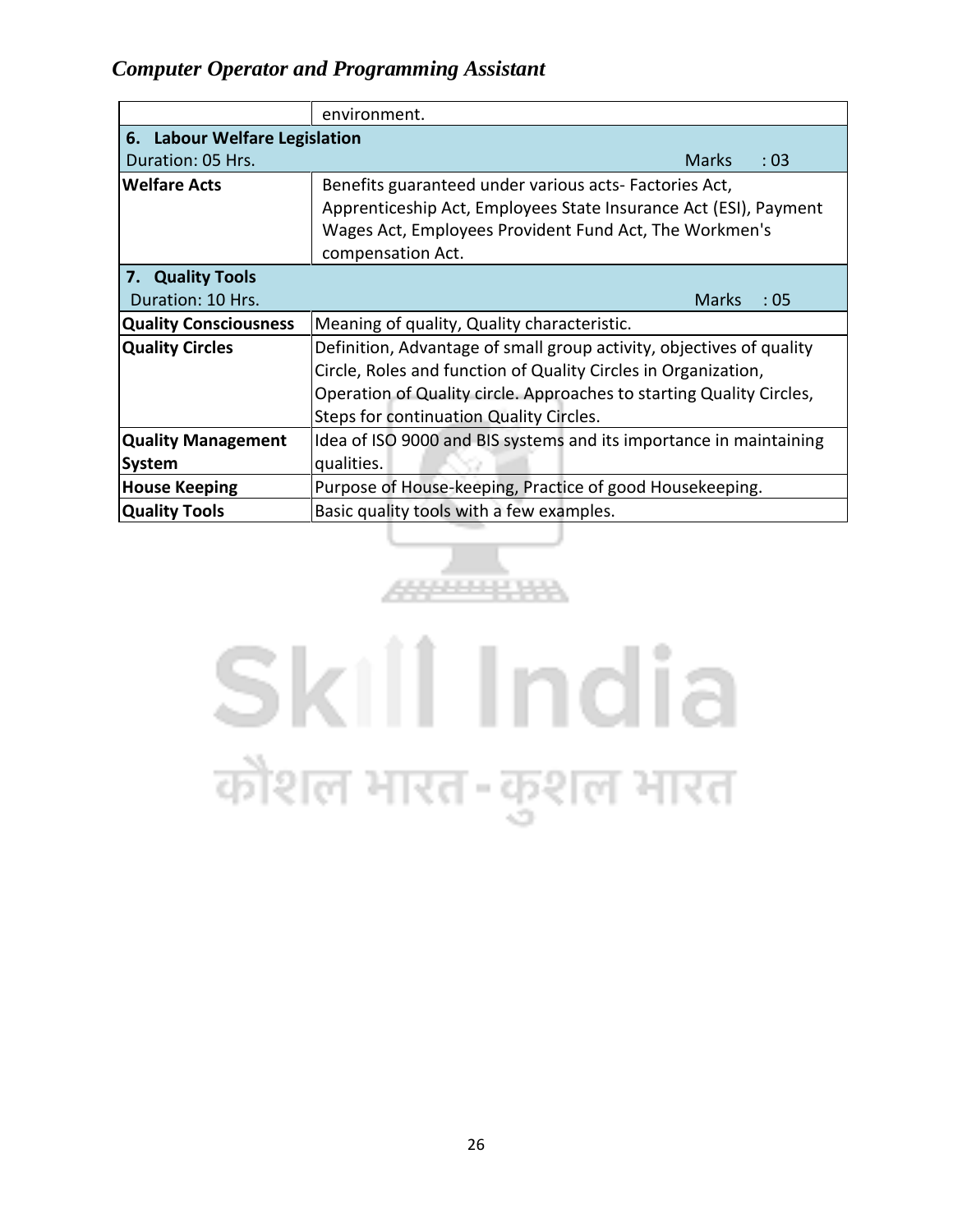The **competencies/ specific outcomes** on completion of On-Job Training are detailed below: -

#### $Block - I$

- 1. Formatting the hard disk and loading O.S and necessary application software. Practice of using shortcut keys of Word Processing Software. Creating a simple presentation project using Open Office. Working with Open Office for word processing and spreadsheet application.
- 2. In Ms-Access Creating Simple update, append, make table, delete and crosstab queries. Modifying form design with controls, macros and events. Importing and exporting data to and from Access. Compressing and Encrypting databases.
- 3. Configuring Hub and Switch. Setting up and configuring LAN in a Computer Lab as peer to peer network. Setting up a proxy server/ DHCP Server with firewall. Setting up video conferencing.
- 4. Designing Web Pages with Forms and Form Controls using HTML tags. Creating Web Pages using CSS. Using WYSIWYG web design tools to design and edit web pages with various styles.

**ALCOHOL: U.S.** 

- 5. Java Script Working with Arrays, Control statements and Loops in JavaScript. Writing functions in JavaScript. Working with String, Math and Date functions in JavaScript. Switch, Loops, Breaks and Errors.
- 6. Using Java Script Objects. Working with JavaScript Libraries. Using simple Open source web server (like XAMPP) and FTP software (For ex. Filezilla).
- 7. Programming with VBA Writing programs involving [Mathematical,](javascript:void(0)) [Conversion, Date](javascript:void(0))  [and](javascript:void(0)) [String Functions](javascript:void(0)) in VBA. Writing programs involving Loops. Using VBA built in functions in programs. Using VBA built in functions in programs.
- 8. Creating and editing macros. Writing code to work with Excel VBA forms and form controls like buttons, Checkboxes, Labels, ComboBox, GroupBox, ListBox, Option Button, Scroll Bar and Spin button. Modification of object properties.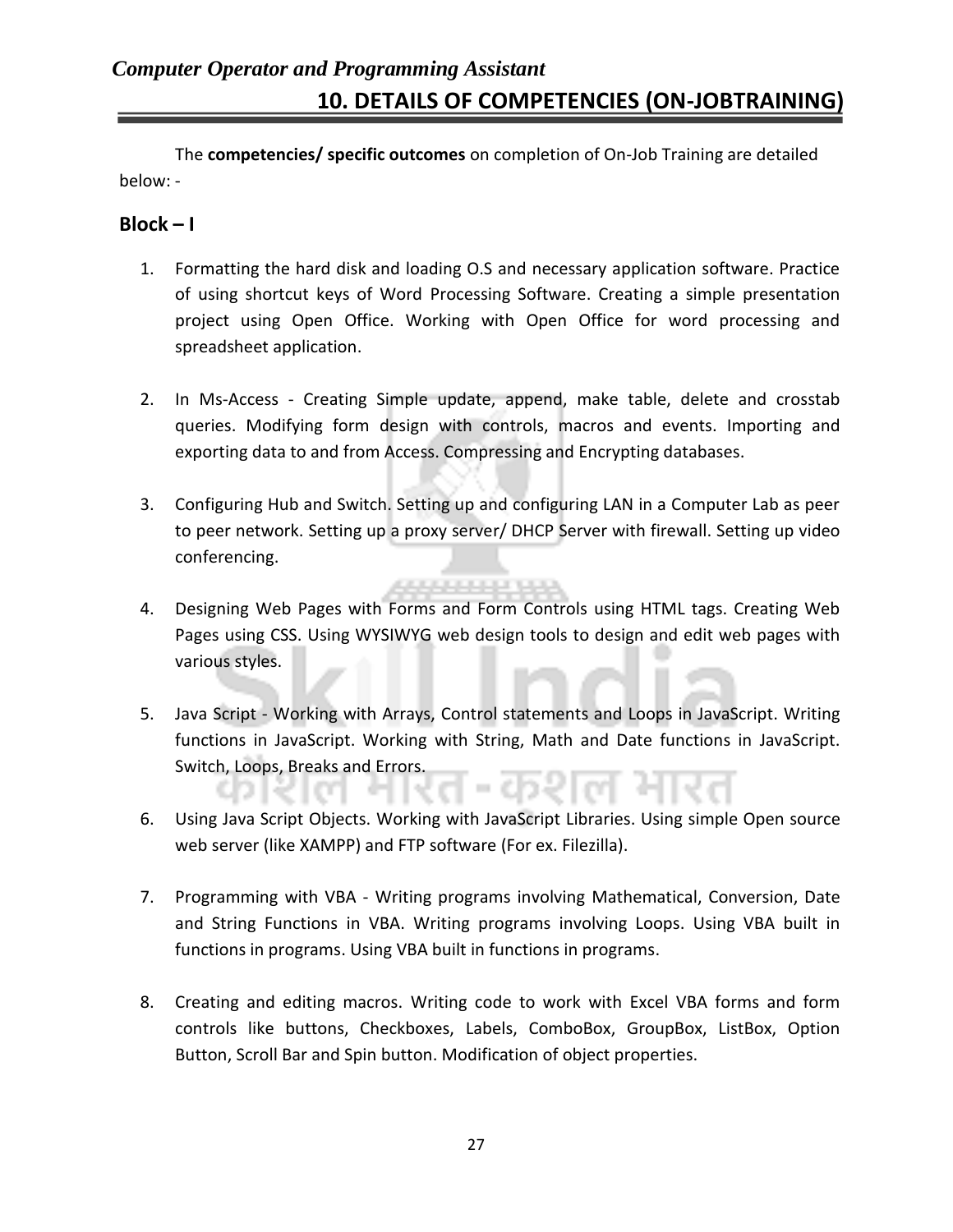- 9. Using ActiveX controls. Programming with methods and events. Debugging, [Stepping](javascript:void(0))  [Through Code, Breakpoints, Finding and Fixing Errors.](javascript:void(0))
- 10. Performing Cost Centre & Cost Category management. Managing Budgeting Systems. Scenario management and Variance Analysis. Using Tally for Costing, Ratio Analysis, Cash Flow, Funds Flow Statements. Analysing and Managing Inventory. Performing Point of Sales and Taxation.
- 11. Performing Systems Administration and using other Utilities, User creation, Backup &Restore of Company. Using the Multilingual Functionality. Using E Commerce Simulator Software for Marketplace Business Simulation. Identifying and solving security issues in E- commerce and payment operations. Typing Practice in Regional Languages.
- 12. A Simple project using Word, Excel, Access, HTML, CSS, JavaScript, VBA, Tally or Networking.
- 13. A Simple project to present their learning through power point presentation.

#### **Note:**

*1. Industry must ensure that above mentioned competencies are achieved by the trainees during their on job training.*

\*\*\*\*\*\*\*\*\*

*2. In addition to above competencies/ outcomes industry may impart additional training relevant to the specific industry.*

काशल भारत-कुशल भारत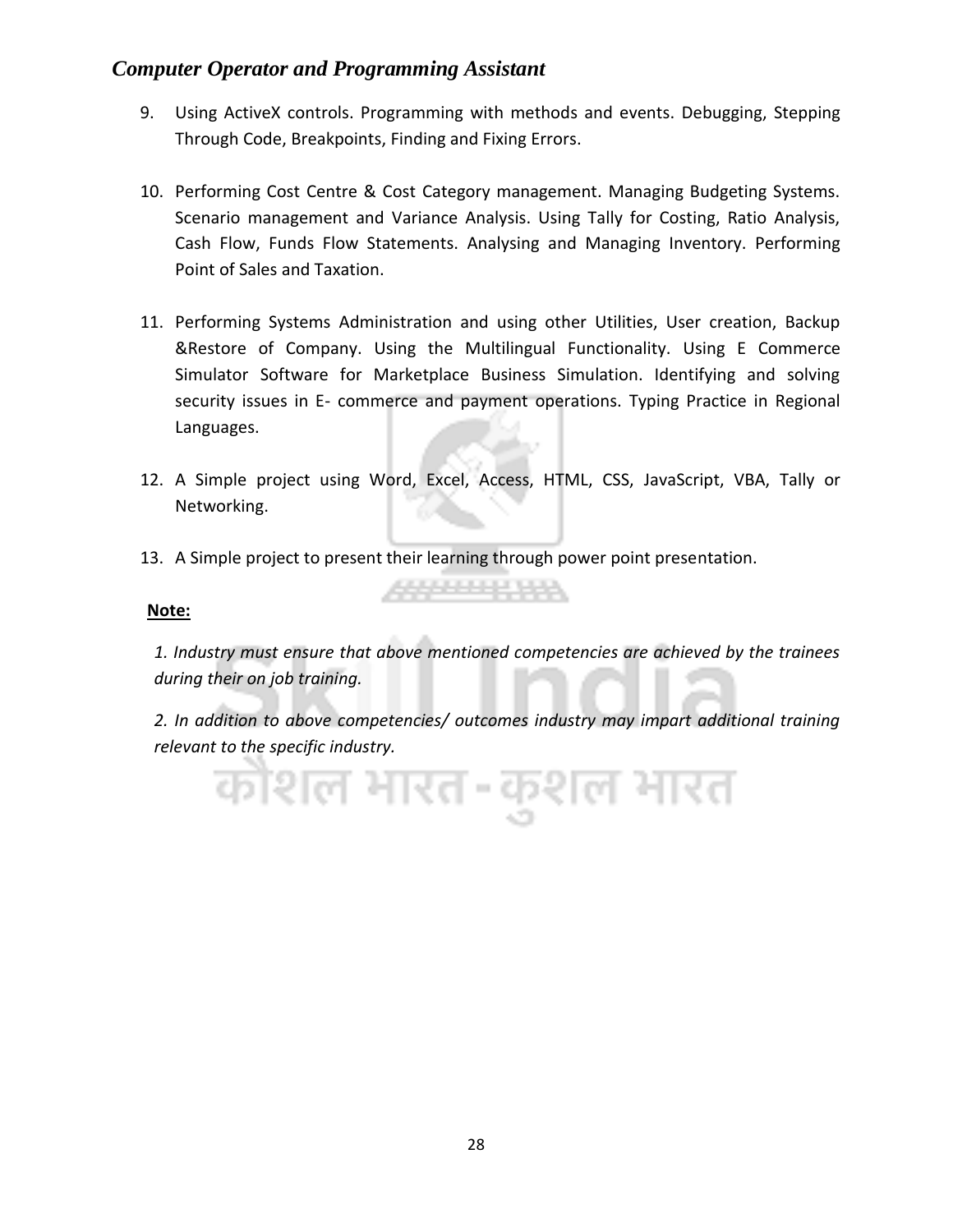#### **INFRASTRUCTURE FOR PROFESSIONAL SKILL & PROFESSIONAL KNOWLEDGE**

| <b>COMPUTER OPERATOR AND PROGRAMMING ASSISTANT</b>                            |                                                                                                                                    |                                                                                                                                                                                                                                                                                                                                                                                                                                                                                                                                                                                                 |              |  |
|-------------------------------------------------------------------------------|------------------------------------------------------------------------------------------------------------------------------------|-------------------------------------------------------------------------------------------------------------------------------------------------------------------------------------------------------------------------------------------------------------------------------------------------------------------------------------------------------------------------------------------------------------------------------------------------------------------------------------------------------------------------------------------------------------------------------------------------|--------------|--|
| LIST OF EQUIPMENTS, SOFTWARES & TOOLS for Basic Training (For 20 Apprentices) |                                                                                                                                    |                                                                                                                                                                                                                                                                                                                                                                                                                                                                                                                                                                                                 |              |  |
|                                                                               | A. Tools and Equipment                                                                                                             |                                                                                                                                                                                                                                                                                                                                                                                                                                                                                                                                                                                                 |              |  |
| SI.<br>no.                                                                    | <b>Name of the Tool &amp; Equipments</b>                                                                                           | <b>Specification</b>                                                                                                                                                                                                                                                                                                                                                                                                                                                                                                                                                                            | Quantity     |  |
| $\mathbf{1}$                                                                  | Desktop Computers of the latest<br>configuration prevalent at the<br>time of procurement or with the<br>following minimum features | CPU: 32/64 Bit Core 2 Duo/Quad<br>Core/i3/i5, Speed: 3 GHz or<br>Higher.<br>Cache<br>Memory:<br>Minimum 3 MB or better. RAM:-<br>8 GB DDR-III or Higher. Hard Disk<br>Drive: 500GB or Higher, 7200<br>rpm (minimum) or Higher, Wi-Fi<br>Enabled.<br><b>Network</b><br>Card:<br>Integrated Gigabit<br>Ethernet<br>$(10/100/1000)$ -<br>Wi-Fi, USB<br>Mouse, USB Keyboard<br>and<br>Monitor (Min. 22 Inch), Standard<br>and<br>connectors.<br><b>DVD</b><br>Ports<br>Writer, Speakers And<br>Mic.<br>Licensed Windows<br>Operating<br>System / OEM Pack(Preloaded),<br>Antivirus / Total Security | 10           |  |
| $\overline{2}$                                                                | Laptop                                                                                                                             | 4 <sup>th</sup> Gen Ci5 Processor, 4GB RAM,<br>1TB Hard Disk, Win8 Preloaded<br>Licensed OS, 2GB Graphics Card,<br>DVD Writer, Standard Ports And<br>Connectors.                                                                                                                                                                                                                                                                                                                                                                                                                                | $\mathbf 1$  |  |
| 3                                                                             | / Switch<br>Wi-Fi<br>With<br>Router<br><b>Wireless Connectivity option</b>                                                         | 24 Port                                                                                                                                                                                                                                                                                                                                                                                                                                                                                                                                                                                         | $\mathbf{1}$ |  |
| 4                                                                             | Lab<br>should<br>have<br>Structured<br>cabling (to enable working with<br>Wired Networks too for Practical)                        |                                                                                                                                                                                                                                                                                                                                                                                                                                                                                                                                                                                                 | As required  |  |
| 5                                                                             | Internet or Intranet Connectivity                                                                                                  |                                                                                                                                                                                                                                                                                                                                                                                                                                                                                                                                                                                                 | As required  |  |
| 6                                                                             | Laser Printer Mochrome                                                                                                             | A4 Size                                                                                                                                                                                                                                                                                                                                                                                                                                                                                                                                                                                         | $\mathbf{1}$ |  |
| 7                                                                             | Network Mochrome Laser Printer                                                                                                     | A4 Size                                                                                                                                                                                                                                                                                                                                                                                                                                                                                                                                                                                         | $\mathbf{1}$ |  |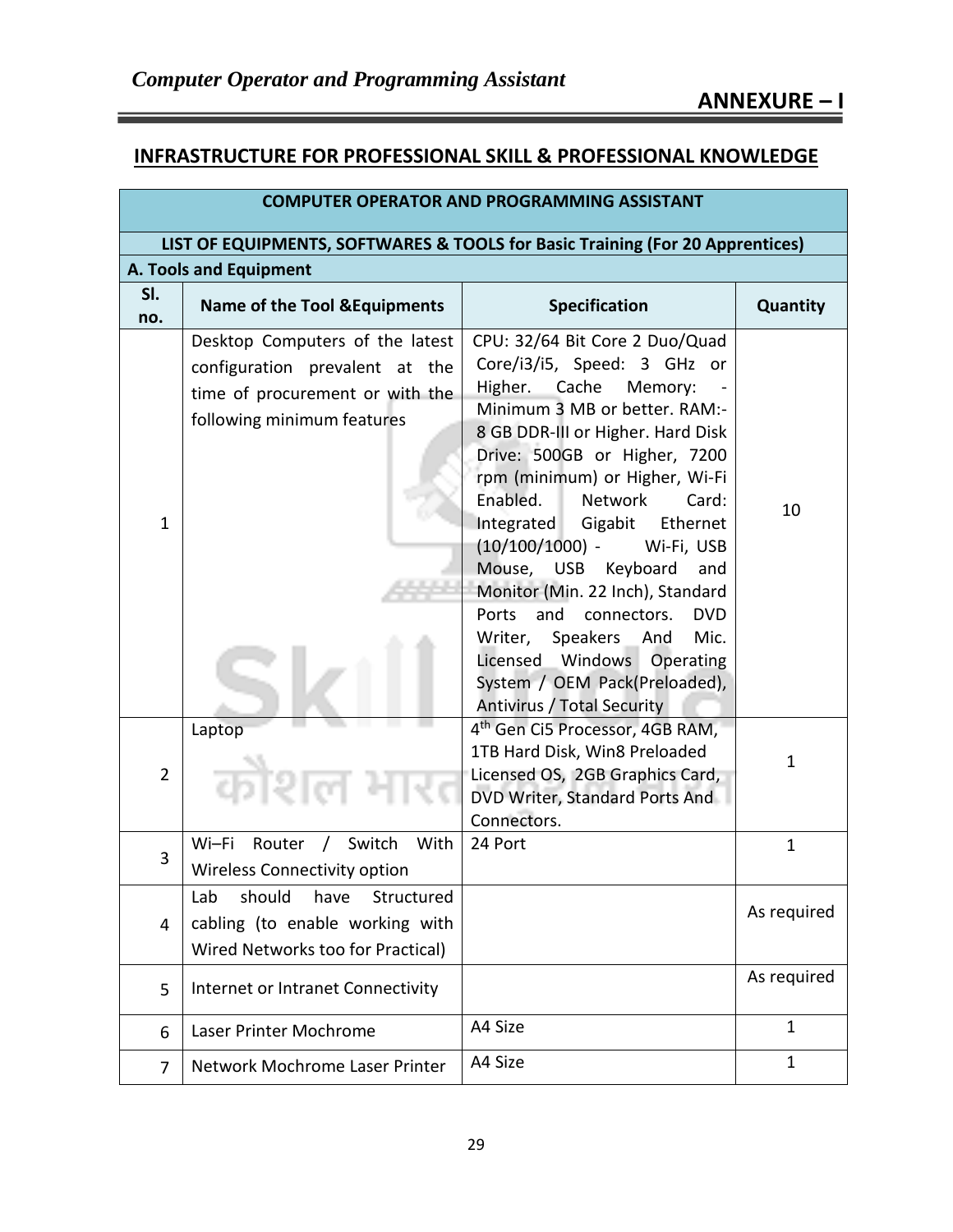| <b>Optical Scanner (Flatbed A4)</b>                                                                                                         |                            | $\mathbf{1}$       |
|---------------------------------------------------------------------------------------------------------------------------------------------|----------------------------|--------------------|
| Digital Web Cam (High Resolution)                                                                                                           |                            | 4                  |
| DVD or Blu-Ray Writer                                                                                                                       |                            | $\overline{2}$     |
| LCD Projector with<br>matte(antiglare) screen                                                                                               |                            | $\mathbf 1$        |
| <b>Online UPS</b>                                                                                                                           | 2KVA                       | $\overline{2}$     |
| Cable crimping tool                                                                                                                         |                            | $\mathbf{1}$       |
| <b>Standalone Hard Disks</b>                                                                                                                | 500 GB or Higher           | 4                  |
| <b>Network Rack</b>                                                                                                                         |                            | $\mathbf{1}$       |
| <b>Barcode Scanner</b>                                                                                                                      |                            | $\mathbf{1}$       |
| Digital Multimeters, handheld<br>type.                                                                                                      | 3.5 digit                  | 8                  |
| <b>Standard Screw Driver Set</b>                                                                                                            |                            | 10 Sets            |
| USB Mini Dongle for Bluetooth<br>devices Connection                                                                                         |                            | 6                  |
| Bluetooth headphone & mic set                                                                                                               |                            | 6                  |
| <b>External Solid State Hard Disk</b>                                                                                                       | 1TB                        | $\overline{2}$     |
| LAN Setup                                                                                                                                   |                            | As required        |
| <b>B: SOFTWARE PER UNIT</b>                                                                                                                 |                            |                    |
| MS Office 2010 (professional) or<br>the latest version available at the<br>time of procurement                                              |                            | 11 Licenses        |
| Antivirus<br>for $-$<br>clients<br>workstations in<br>profile<br>with<br>validity of an year or more which<br>should be renewed upon expiry | 70 T.L                     | 11 Licenses        |
|                                                                                                                                             |                            | Open               |
|                                                                                                                                             |                            | source<br>software |
|                                                                                                                                             |                            |                    |
| GIMP / Irfan View Image editor or                                                                                                           |                            | Open<br>source     |
| equivalent                                                                                                                                  |                            | software           |
|                                                                                                                                             |                            | Open               |
| LINUX OS                                                                                                                                    |                            | source             |
|                                                                                                                                             | Open Office or equivalent. |                    |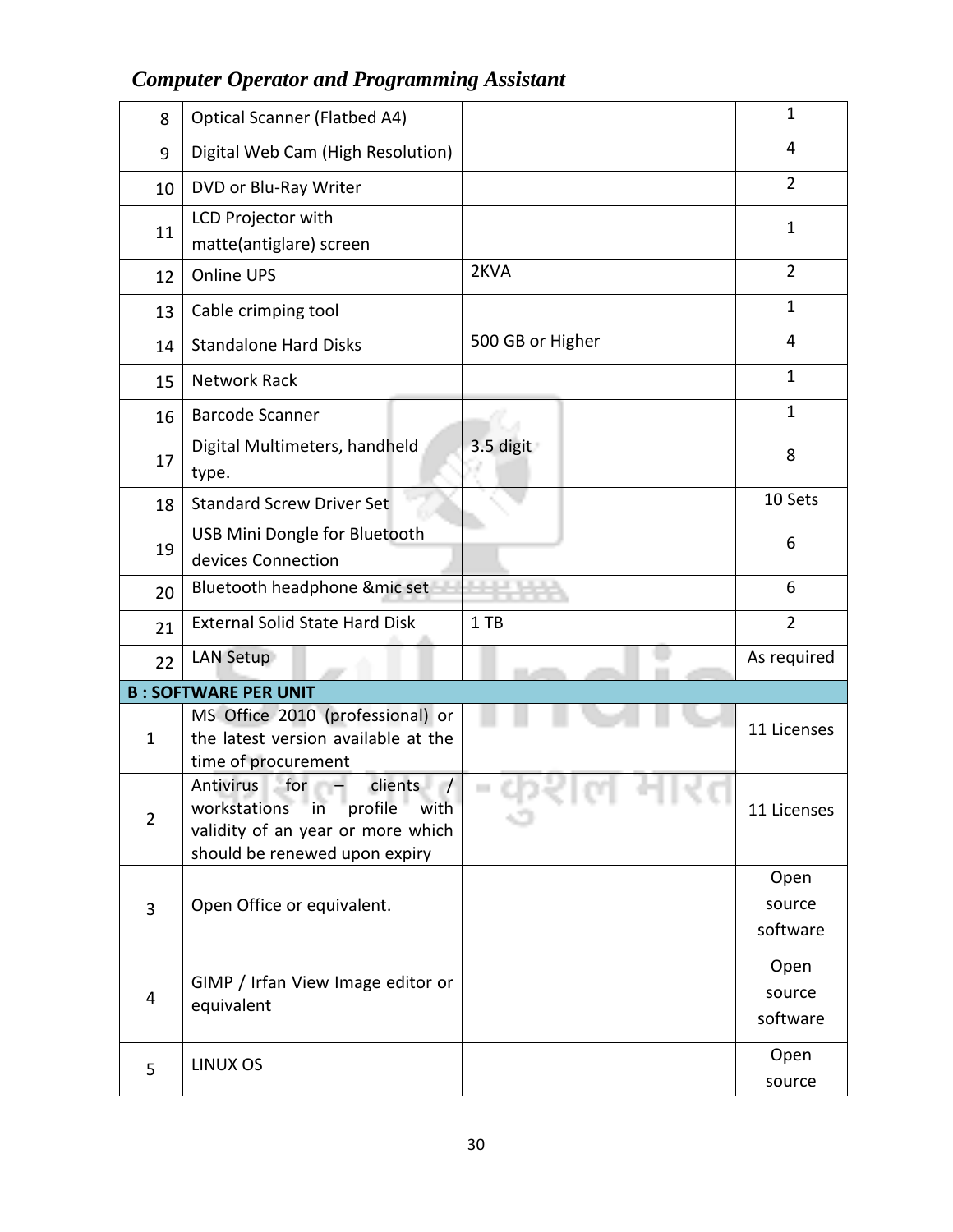|                |                                          |                                   | software     |
|----------------|------------------------------------------|-----------------------------------|--------------|
|                | WYSIWYG Web Authoring tool-              |                                   | Proprietary  |
|                | Opensource<br>Dreamweaver<br>or          |                                   | /Open        |
| 6              | tools like KompoZer, FrontPageor         |                                   | source       |
|                | similar tools along with FTP tools       |                                   | software     |
|                | for ex.Filezilla etc.                    |                                   |              |
| $\overline{7}$ | Tally ERP 9 or Latest                    |                                   | 11 Licenses  |
|                | <b>E Commerce Simulation Software</b>    |                                   | Open         |
| 8              |                                          |                                   | source       |
|                |                                          |                                   | software     |
|                |                                          |                                   |              |
|                | Web Server : Any HTTP Web                |                                   | Open         |
| 9              | server / XAMPP or any other              |                                   | source       |
|                | similar server                           |                                   | software     |
|                | <b>C: LIST OF OTHER ITEMS/ FURNITURE</b> |                                   |              |
| $\mathbf{1}$   | Hand Held Vacuum cleaner                 |                                   | $\mathbf{1}$ |
| $\overline{2}$ | Pigeon hole cabinet                      | 20 compartments                   | $\mathbf{1}$ |
| 3              | Chair and table for the instructor       |                                   | 1 each       |
|                |                                          |                                   | (for class   |
|                |                                          |                                   | room &       |
|                |                                          |                                   | laborator    |
|                |                                          |                                   | y)           |
| $\overline{4}$ | Dual Desk or Chair and Tables for        |                                   |              |
|                |                                          |                                   | 10/20        |
|                | <b>Trainees</b>                          |                                   |              |
| 5              | Computer table laminated top             | 150X650X750 mm                    |              |
|                | with sliding tray for key board and      | 79. I. W. H<br><b><i>BOOK</i></b> | 10           |
|                | one shelf of storage                     |                                   |              |
| 6              | Operators chair (without arms            |                                   |              |
|                | mounted<br>wheels,<br>on<br>castor       |                                   | 20           |
|                | adjustable height)                       |                                   |              |
| $\overline{7}$ | Printer table can be varied as per       | 650X500X750mm                     | 3            |
|                | local specifications                     |                                   |              |
| 8              | Split type Air conditioners              | 1.5 tons                          | 3            |
| 9              | Storage cabinet                          | 60X700X450mm                      | $\mathbf{1}$ |
| 10             | White Board.                             |                                   | $\mathbf{1}$ |
| 11             | <b>Steel Almirah</b>                     |                                   | 1            |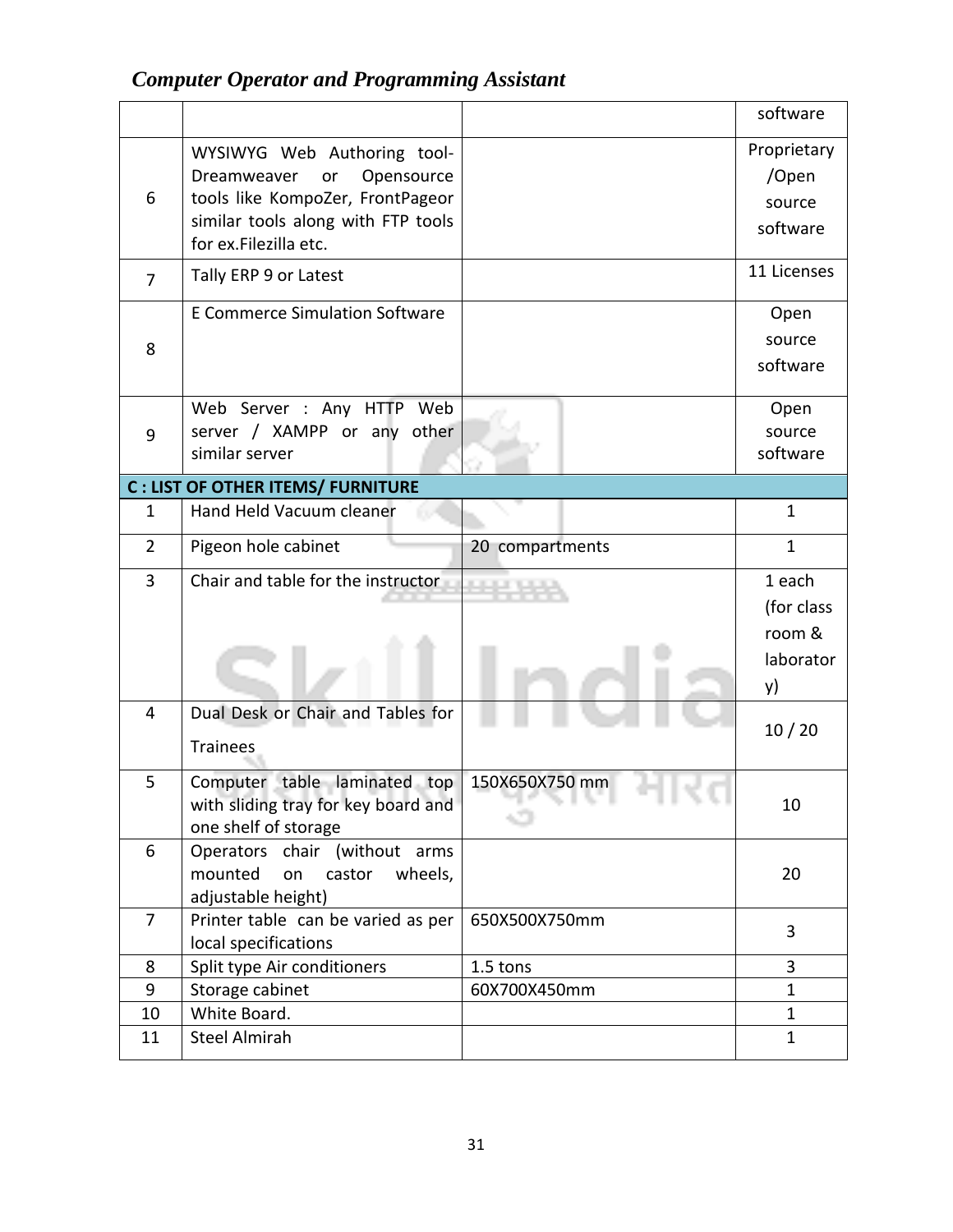| <b>TOOLS &amp; EQUIPMENTS FOR EMPLOYABILITY SKILLS</b> |                                                                                                                                                          |                 |  |  |  |  |  |  |  |  |  |
|--------------------------------------------------------|----------------------------------------------------------------------------------------------------------------------------------------------------------|-----------------|--|--|--|--|--|--|--|--|--|
| Sl. No.                                                | <b>Name of the Equipment</b>                                                                                                                             | <b>Quantity</b> |  |  |  |  |  |  |  |  |  |
| 1.                                                     | Computer (PC) with latest configurations and Internet connection<br>with standard operating system and standard word processor and<br>worksheet software | 10              |  |  |  |  |  |  |  |  |  |
| 2.                                                     | <b>UPS - 500VA</b>                                                                                                                                       | 10              |  |  |  |  |  |  |  |  |  |
| 3.                                                     | Scanner cum Printer                                                                                                                                      |                 |  |  |  |  |  |  |  |  |  |
| 4.                                                     | <b>Computer Tables</b>                                                                                                                                   | 10              |  |  |  |  |  |  |  |  |  |
| 5.                                                     | <b>Computer Chairs</b>                                                                                                                                   | 20              |  |  |  |  |  |  |  |  |  |
| 6.                                                     | <b>LCD Projector</b>                                                                                                                                     |                 |  |  |  |  |  |  |  |  |  |
| 7.                                                     | White Board 1200mm x 900mm                                                                                                                               |                 |  |  |  |  |  |  |  |  |  |
|                                                        | Note: - Above Tools & Equipments not required, if Computer LAB is available in the institute.                                                            |                 |  |  |  |  |  |  |  |  |  |

# Skill India कौशल भारत-कुशल भारत